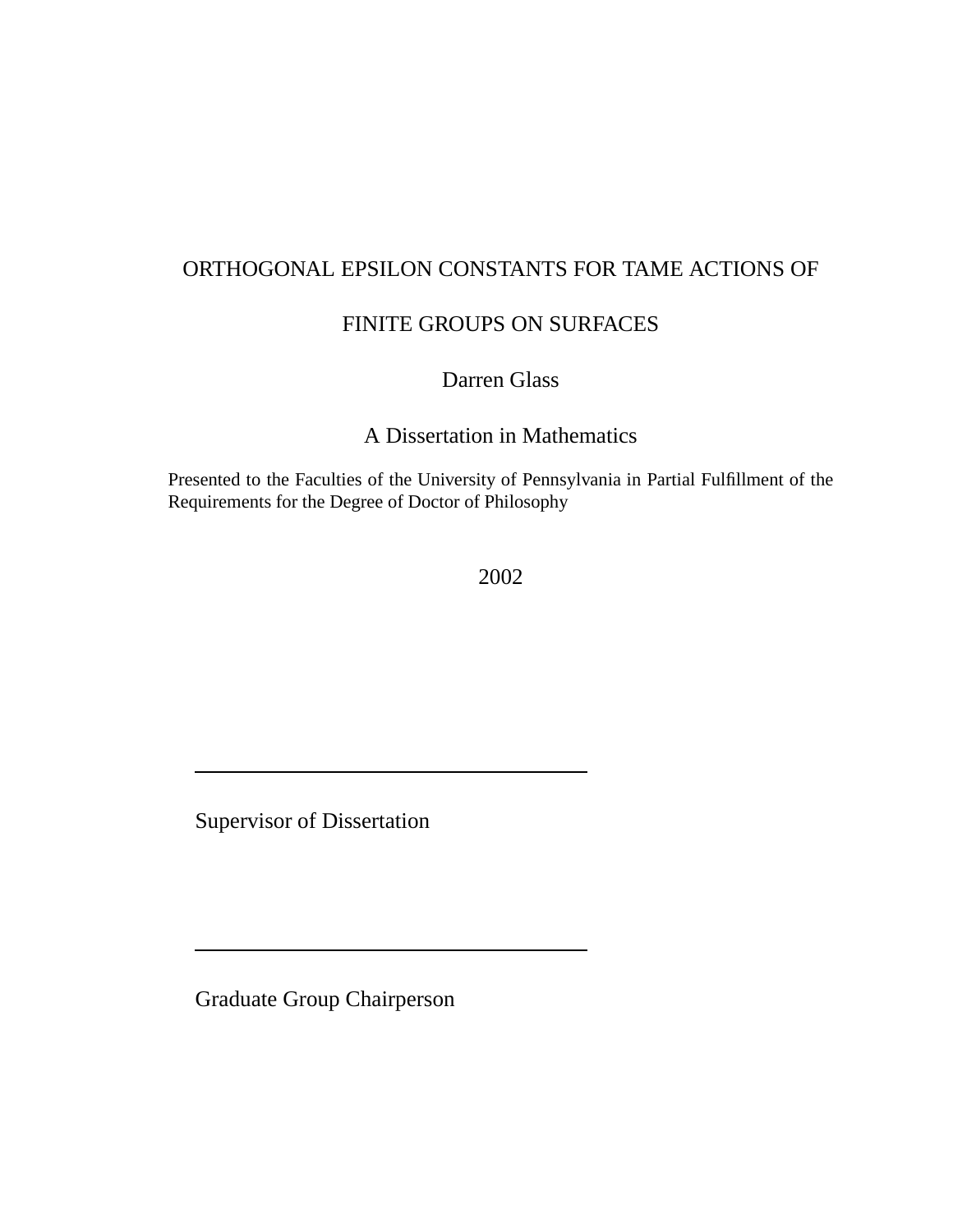# **Acknowledgments**

It is not at all an exaggeration to say that this thesis could never have been finished without the following people. I offer my eternal gratitude to...

- Ted Chinburg, for suggesting the problem and helping me see it through.
- David Harbater, Steve Shatz, Steve Sigur, and all of my other teachers at Penn, Rice, and Paideia, for their constant support, encouragement, and ideas.
- Rachel Pries, Jason Parsley, Chris Burrows, and Nadia Masri, for many chats inside and outside of the department about mathematics and teaching...and life...and cd's.
- My many other friends, especially Aaron, the Forrests, the Fishstones, and all the afksers, for helping me to procrastinate and keeping me sane over the past five years.
- My parents, without whom I wouldn't be here in the first place.

...and, most importantly, to my lovely wife Kalyani, who has given me love, support, and inspiration in ways I could never have previously imagined.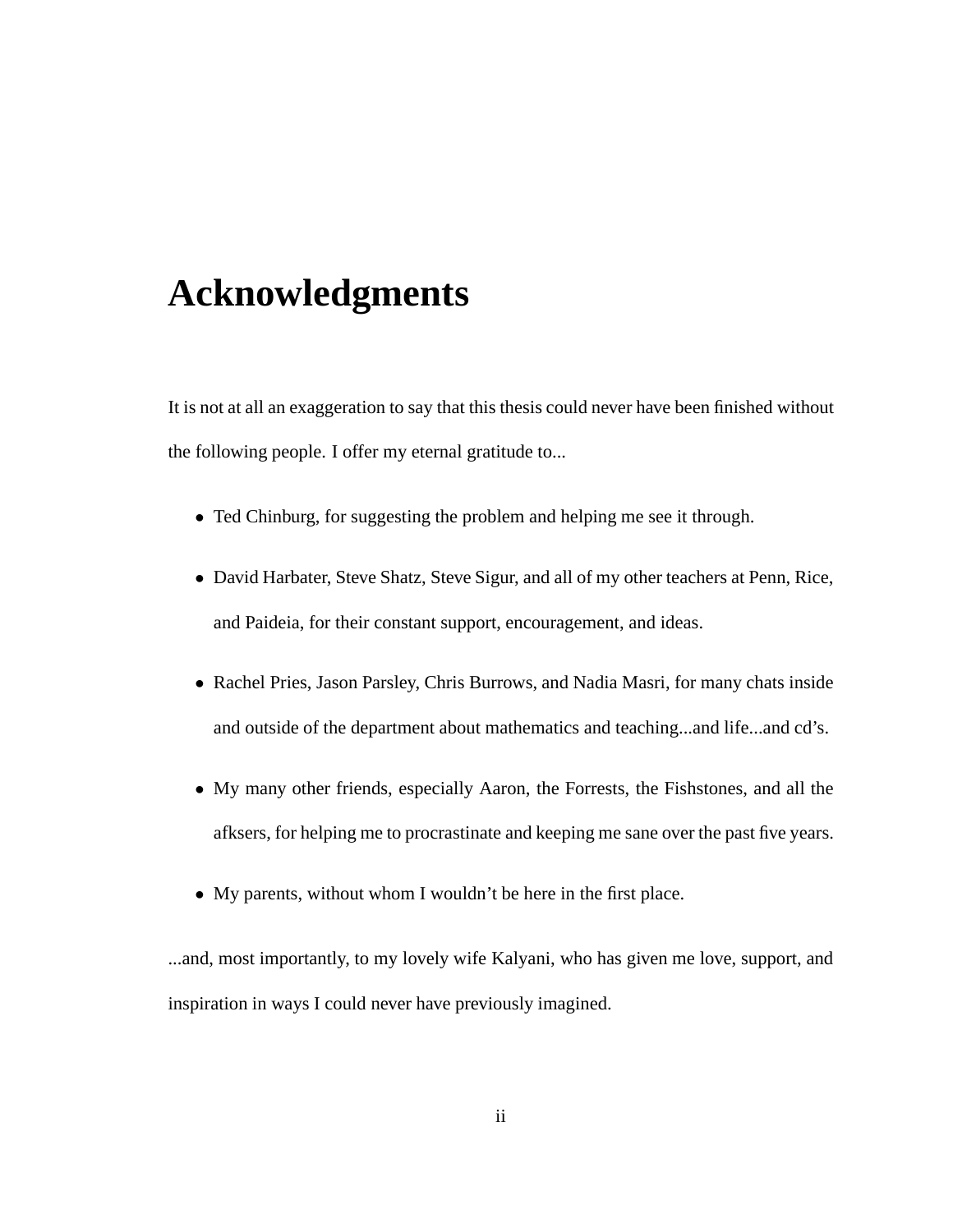#### ABSTRACT

### ORTHOGONAL EPSILON CONSTANTS FOR TAME ACTIONS OF FINITE GROUPS ON SURFACES

Darren Glass

#### Ted Chinburg

In this thesis we suppose  $G$  is a finite group acting tamely on a regular projective curve  $X$  over  $\mathbb{Z}$ . Let V be an orthogonal representation of G of dimension 0 and trivial determinant. Our main result determines the sign of the  $\epsilon$ -constant  $\epsilon(\mathcal{X}/G, V)$  in terms of data associated to the archimedean place and to the crossing points of irreducible components of finite fibers of  $X$ , subject to certain standard hypotheses about these fibers. In the course of the proof we associate to V and the action of G on X an element  $\mu(\mathcal{X}, G, V)$  of order two in the Brauer group of Q. Such invariants have been defined by Saito for orthogonal motives of even weight. By contrast, the relevant motive in this paper is  $(H^1(\mathcal{X}) \otimes V)^G$ which is symplectic of weight 1.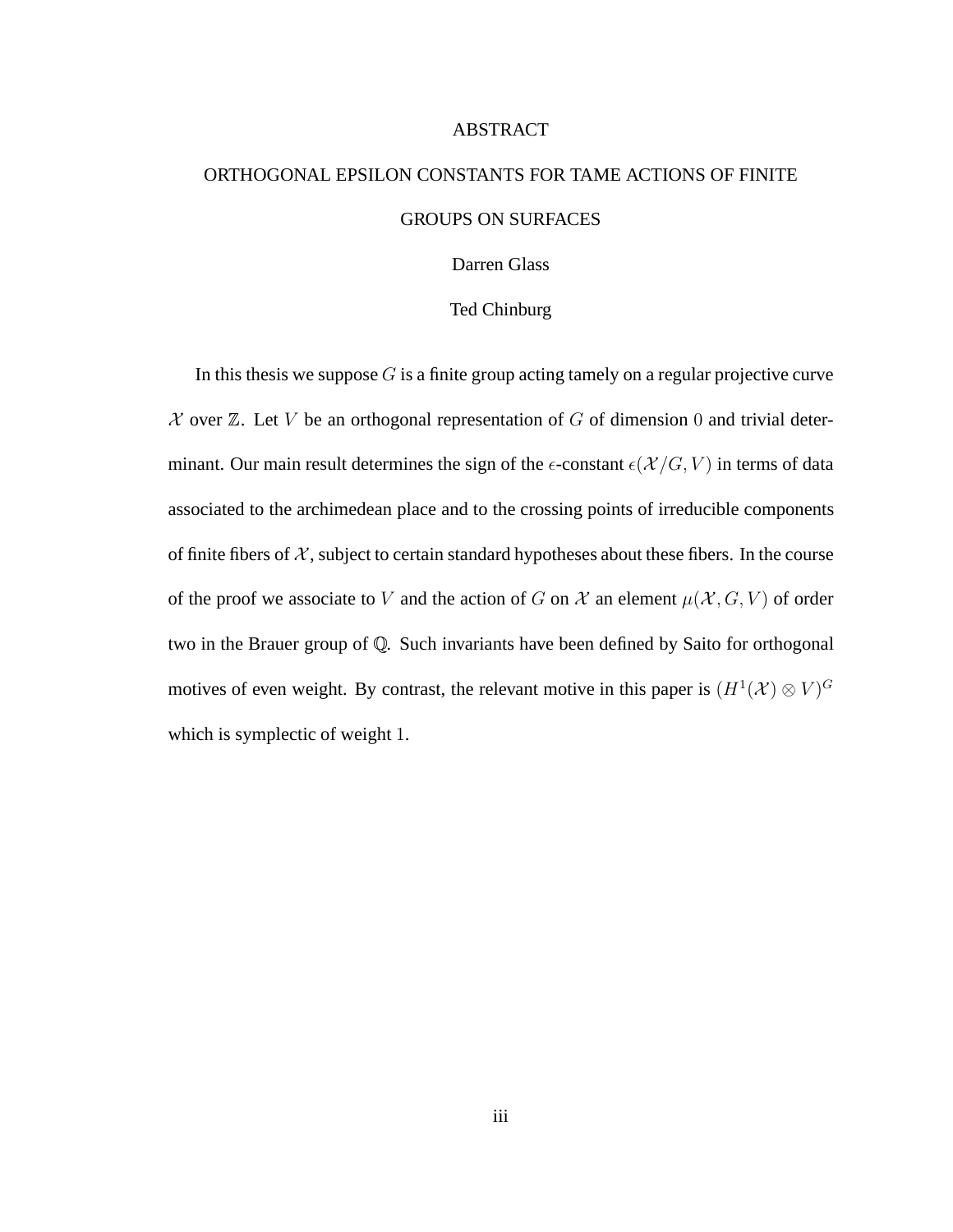# **Contents**

|                            |                     | 1 Introduction                                   | $\mathbf{1}$ |
|----------------------------|---------------------|--------------------------------------------------|--------------|
| 2                          |                     | <b>Background and Motivation</b>                 | 3            |
| 3                          | <b>Main Results</b> |                                                  | 6            |
|                            | 3.1                 |                                                  | 6            |
|                            | 3.2                 |                                                  | 8            |
|                            | 3.3                 | Partial Trivializations and the Canonical Cycles | 11           |
|                            | 3.4                 |                                                  | 13           |
| $\boldsymbol{\mathcal{L}}$ |                     | <b>Connections to Other Work</b>                 |              |
|                            | 4.1                 |                                                  | 17           |
|                            | 4.2                 |                                                  | 18           |
|                            | 4.3                 |                                                  | 20           |
| 5                          |                     | <b>Tameness and Examples</b>                     | 23           |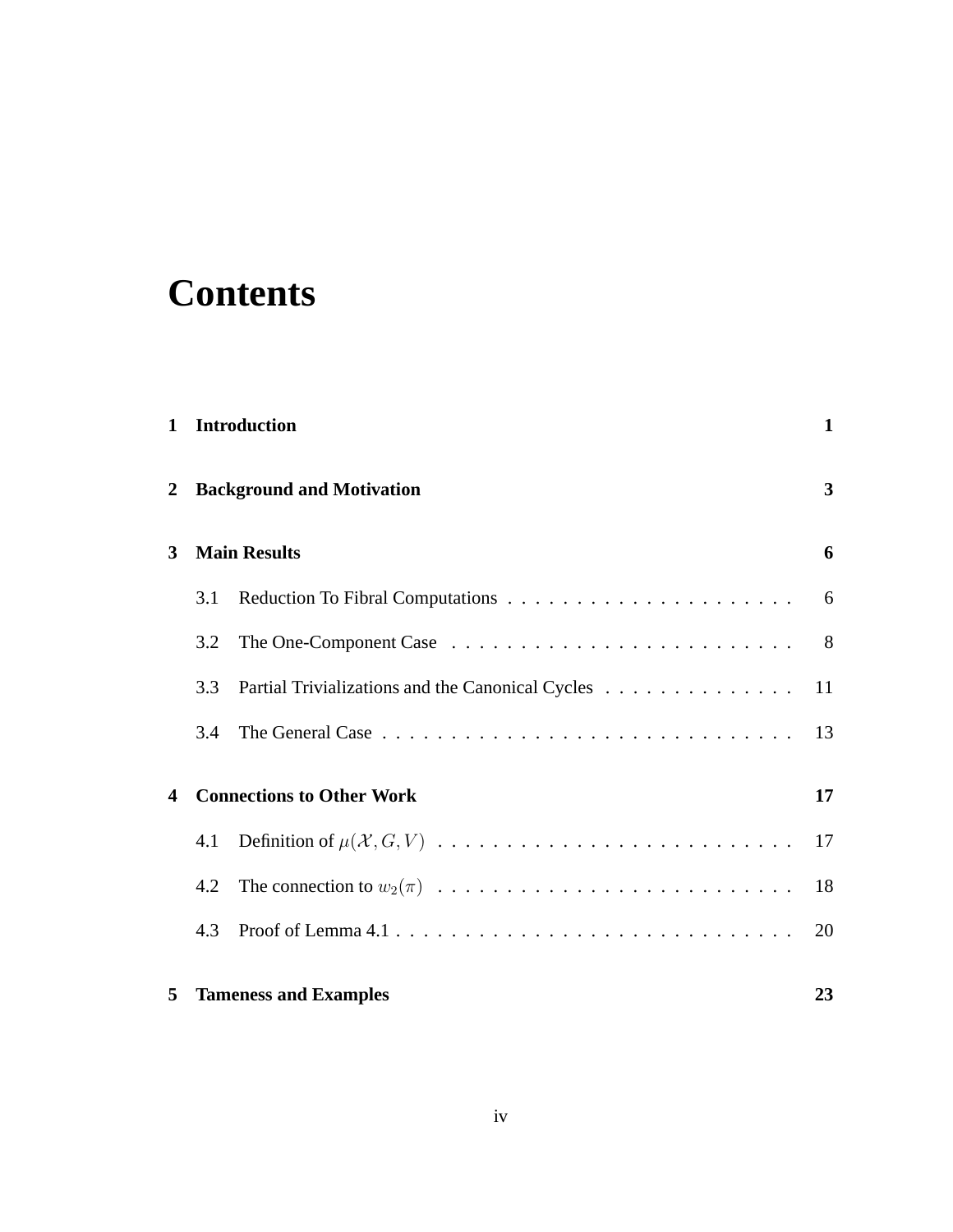# **Chapter 1**

# **Introduction**

This chapter will state the main questions and results of the thesis, specify notation, and give some background. Let X be an arithmetic scheme of dimension  $d + 1$  which is flat, regular, and projective over Z. We suppose that  $f : \mathcal{X} \to Spec(\mathbb{Z})$  is the structure morphism and that its fibres are all of dimension  $d$ . Let  $G$  be a finite group which acts tamely on X in the sense that for each closed point  $x \in X$ , the order of the inertia group of x is relatively prime to the residue characteristic of x. We will discuss tameness in detail in Chapter 5, as well as give examples. Define  $\mathcal Y$  to be the quotient scheme  $\mathcal X/G$ . We assume that Y is regular, and that for all finite places v the fiber  $\mathcal{Y}_v = (\mathcal{X}_v)/G = \mathcal{Y} \otimes_{\mathbb{Z}} (\mathbb{Z}/p(v))$ has normal crossings and smooth irreducible components with multiplicities relatively prime to the residue characteristic of v. Finally, let V be a representation of G over  $\mathbb Q$ .

Associated to this data, we can define a  $\zeta$ -function and an  $L$ -function, both functions of a complex variable s. The zeta function  $\zeta(s, \mathcal{Y}, V)$  has the form  $\sum_{n=1}^{\infty} a_n(V) n^{-s}$ , with the  $a_n(V)$  being algebraic numbers associated to the action of G on the closed points of  $X$ . In particular:

$$
\zeta(s,\mathcal{Y},V) = \prod_{y \in (\mathcal{Y})^0} det(1 - F_x s | V^{I_x})^{-1}
$$

where the product runs over all closed points of  $\mathcal{Y}$ , and in each term, x is an arbitrary point of X lying over y,  $I_x$  is the inertia group of x in G, and  $F_x$  is the Frobenius automorphism of the point x. That is,  $F_x$  is the unique element of  $G_x/I_x$  which induces the automorphism  $\alpha \to \alpha^q$  of the residue field  $k(x)$ . The function  $\zeta(s, \mathcal{Y}, V)$  does not depend on the choice of  $x$  over  $y$ .

The L-function  $L(s, Y, V)$  is a product  $\Gamma_V(s) \cdot \zeta(s, Y, V)$  in which the function  $\Gamma_V(s)$ is a product of finitely many functions of the form  $\Gamma(as+b)$  in which a and b are constants and  $\Gamma(s)$  is the classical Γ-function. The L-function is conjectured to have a functional equation of the form:

$$
L(s, \mathcal{Y}, V) = \epsilon(\mathcal{Y}, V) A(\mathcal{Y}, V)^{-s} L(d+1-s, \mathcal{Y}, V^*)
$$

in which  $A(Y, V)$  is a positive integer called the conductor,  $V^*$  is the dual representation of V and the  $\epsilon$ -constant  $\epsilon(\mathcal{Y}, V)$  is a nonzero algebraic number. In recent years, many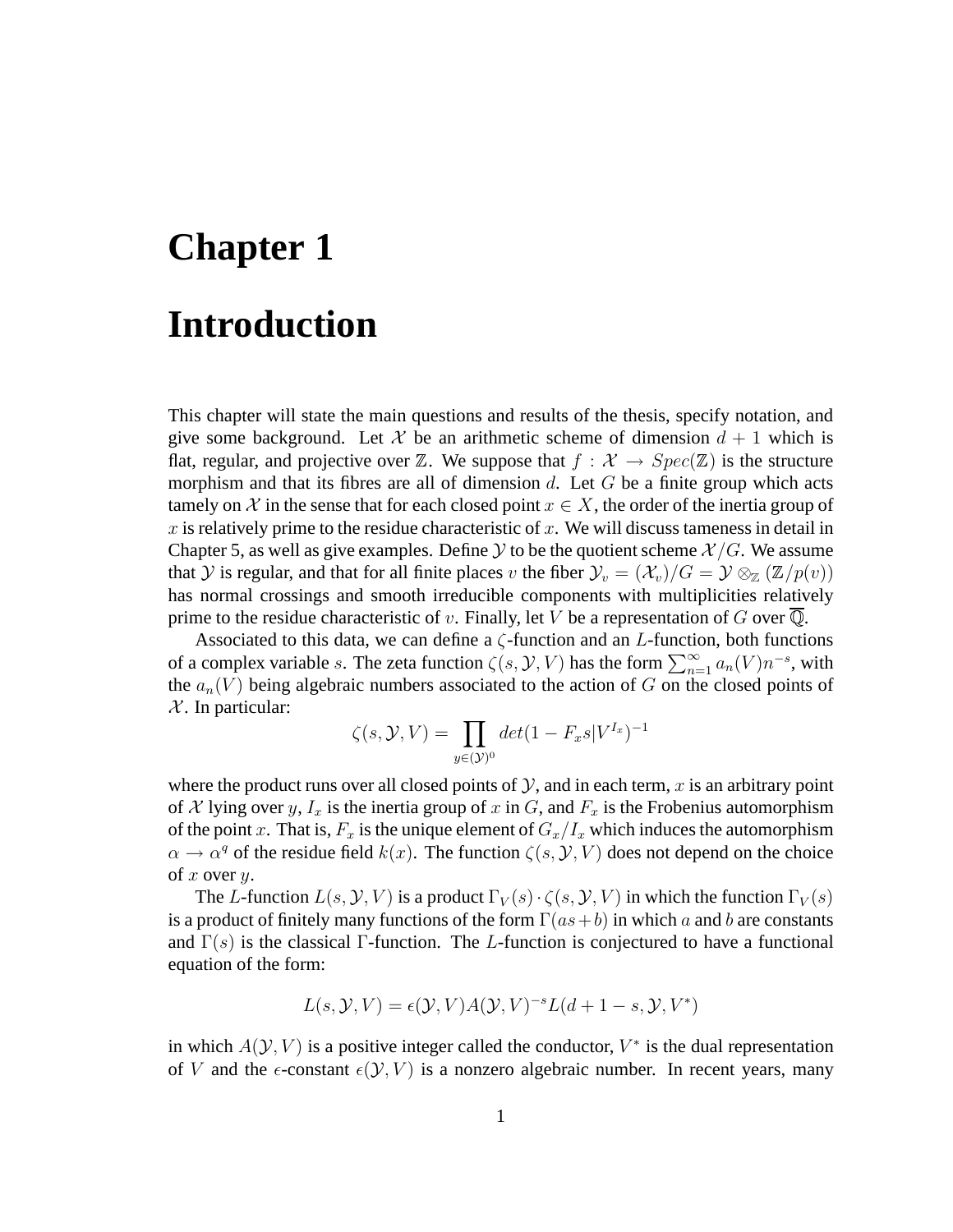authors have studied the problem of determining these  $\epsilon$  constants, which may be defined unconditionally after we choose an auxiliary prime  $\ell$ . In the next chapter, we will discuss some known results, as well as how  $\epsilon(\mathcal{Y}, V)$  can be computed.

This thesis concerns the case where  $V$  is an orthogonal representation, meaning that there is a non-degenerate symmetric G-invariant bilinear form  $V \times V \to \overline{\mathbb{Q}} \subset \mathbb{C}$  (where we fix an embedding of  $\overline{Q}$  into  $\mathbb{C}$ ). In order to get the strongest results, we will furthermore make the technical hypotheses that  $V$  is a virtual representation of trivial determinant and dimension zero. In other words,  $V$  will be a linear combination of orthogonal representations such that the weighted sum of their dimensions is zero and the product of their determinants is trivial.

I can now state in general terms the main result of this thesis.

**Theorem 1.1.** If  $d = 1$  and V is an orthogonal virtual representation of degree zero and *trivial determinant then the sign of the constant*  $\epsilon(\mathcal{Y}, V) \in \mathbb{R}^*$  *can be determined from the*  $\epsilon$ -constant  $\epsilon_{\infty}(\mathcal{Y}, V)$  and from the restriction of the G-cover  $\mathcal{X} \to \mathcal{Y}$  over the finite *set of closed points* z *of* Y *where two distinct irreducible components of a fiber of* Y *over* Spec(Z) *intersect.*

The constant  $\epsilon_{\infty}(\mathcal{Y}, V)$  which comes up in this formulae is the archimedean  $\epsilon$ -constant defined by Deligne in §8 of [D1] using the action of the group G and of complex conjugation on the Hodge cohomology groups  $H^{p,q}(\mathcal{X}, \mathbb{C})$ . Chapter Two of this thesis recalls this and other definitions of  $\epsilon$ -constants, as well as work done by Deligne, Frohilch, Queyrut, Chinburg, Erez, Pappas, and Taylor in computing  $\epsilon$ -constants associated to situations similar to those in Theorem 1.1. In Chapter 3, we make a more precise statement of the main theorem and prove it. The proof uses formulae of Saito, Classfield theory, and several of the results discussed in Chapter 2.

Chapter Four discusses work of Cassou-Nogues, Erez, and Taylor which extends work of Serre related to tame coverings. In particular, we define a class  $\mu(\mathcal{X}, G, V) \in H^2(\mathbb{Q}, \mathbb{Z}/2\mathbb{Z})$ which is associated to the situation we are working in. We then discuss a connection between the class  $\mu(\mathcal{X}, G, V)$ , and a class that they define in an analogous situation. Finally, in Chapter Five we discuss the tameness hypotheses required for my results, and give examples of computations.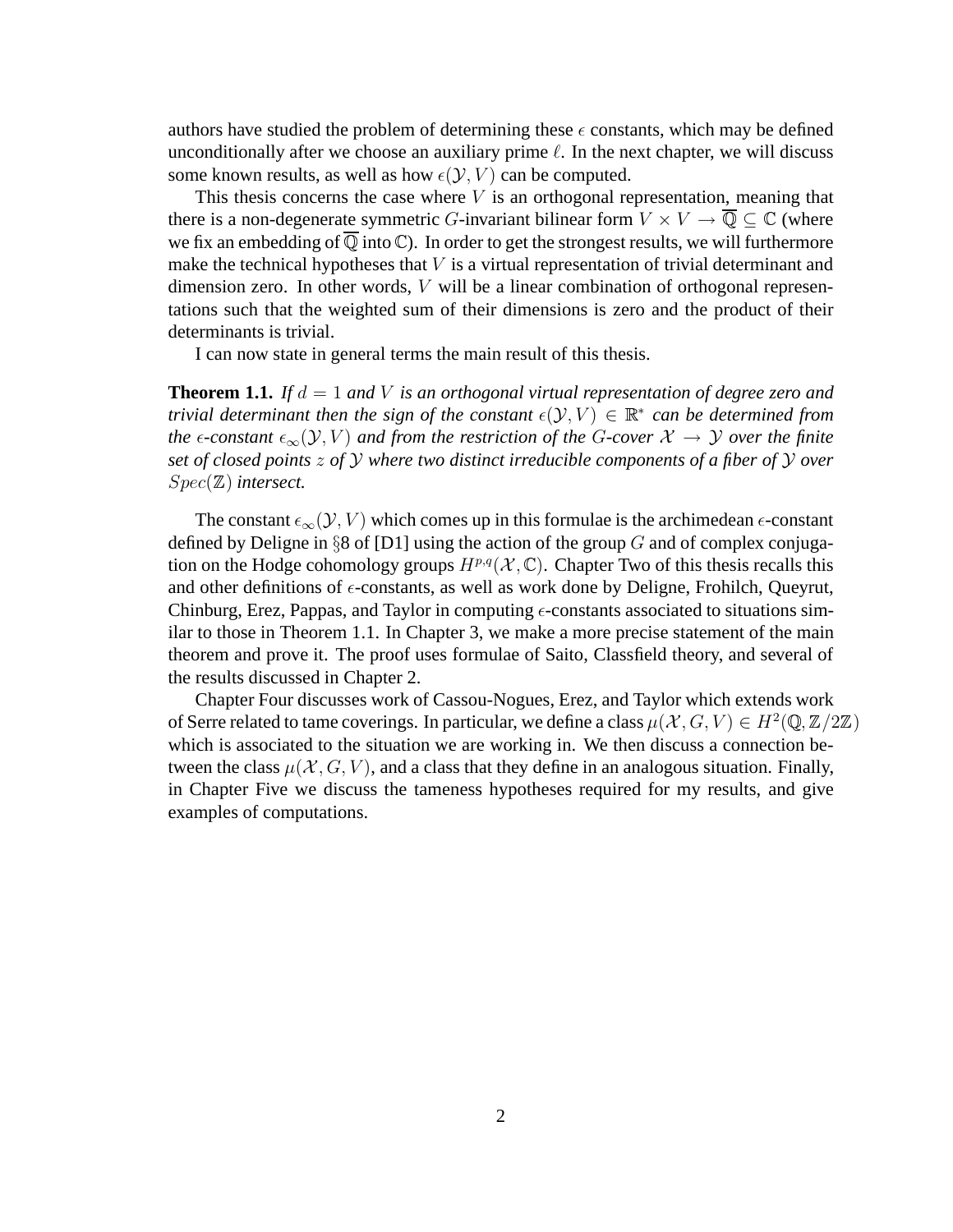### **Chapter 2**

# **Background and Motivation**

In this chapter, we look at some of the work that others have done in order to compute  $\epsilon$ -constants in various situations. We will also describe an application of this research to the conjecture of Birch and Swinnerton-Dyer.

Fröhlich and Queyrut look at computing  $\epsilon$ -constants in the case where X and Y are of relative dimension 0 over  $\mathbb Z$  and  $V$  is an orthogonal representation. In [FQ] they are able to prove the following result:

**Theorem 2.1.** If  $d = 0$  and V is an orthogonal representation of G, then  $\epsilon(\mathcal{Y}, V)$  is *positive.*

Due to the assumption that  $d = 0$ , this problem can be rephrased in terms of extensions of rings of integers of number fields, and this is the context in which Fröhlich and Queyrut proved their result, which was originally conjectured by Serre. Their result does not require the tameness hypothesis which was made in our formulation of the problem.

One can define  $\epsilon$ -constants associated not only to the situation described in §1, but also in the more general situation of motives. We refer the reader to [D3] for the definition of and basic results on motives. Saito is able to prove the following positivity result on  $\epsilon$ -constants associated to motives in [tS2]:

**Theorem 2.2.** *Let* M *be an orthogonal motive of even weight. Then the global epsilon factor*  $\epsilon(M)$  *is positive.* 

It is conjectured that the global  $\epsilon$ -factors associated to all orthogonal motives are positive, though it is not known in general for the case of motives of weight one. We now recall some elements of Deligne's theory of local constants, which is essential for our work.

**Definition 2.3.** Let X and  $\mathcal{Y} = \mathcal{X}/G$  be as above. Let V be any virtual complex repre*sentation of* G*.*

*a.* Let  $\epsilon_{v,0}(\mathcal{Y}, V)$  be the Deligne local constant defined in [CEPT1]. (see also [D1]). In *particular, the definition of*  $\epsilon_{v,0}(Y, V)$  *requires that one chooses an auxiliary prime*  $\ell \neq v$ , a nontrivial continuous complex character of  $\mathbb{Q}_v$  which we denote by  $\psi_v$  and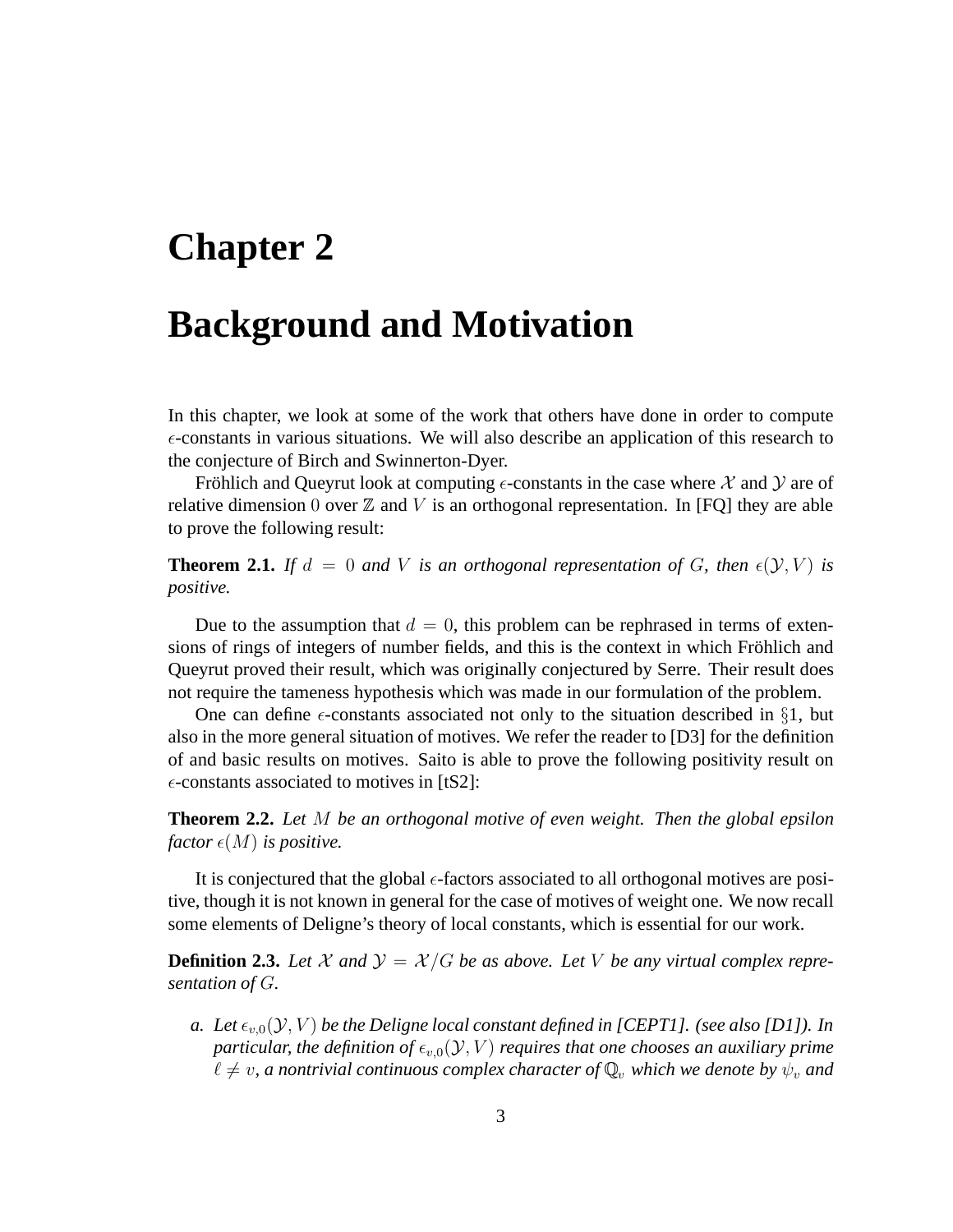*a Haar measure*  $dx_v$  *on*  $\mathbb{Q}_v$ *. In the case where* V *has trivial determinant and is of dimension* 0*, then*  $\epsilon_{v,0}(Y, V)$  *is independent of these choices (see Proposition 2.4.1 of [CEPT1]). This term is well-defined for*  $v = \infty$  *as well as for finite places* v.

- *b. Let* X *be a variety of dimension* d *which is defined over a finite field of characteristic p. Let*  $\ell$  *be a prime different from p and let*  $j_{\ell} : \overline{\mathbb{Q}_{\ell}} \to \mathbb{C}$  *be an embedding. Finally, define*  $V_{\ell}$  *to be a virtual representation of G over*  $\overline{\mathbb{Q}_{\ell}}$  *such that*  $j_{\ell}(\chi_{V_{\ell}}) = \chi_V$ *. Define*  $\epsilon(X, V) = j_{\ell}(det(-F|(H_{et}^*(\overline{\mathbb{F}_p} \times_{\mathbb{F}_p} X, \mathbb{Q}_{\ell}) \otimes V_{\ell}^*)^G)$ ), where F is the geometric *Frobenius automorphism. This number is independent of all choices.*
- *c. For finite places* v of Q, we let  $\epsilon_v(\mathcal{Y}, V) = \epsilon_{v,0}(\mathcal{Y}, V) \epsilon(\mathcal{Y}_v, V)$ , where  $\epsilon(\mathcal{Y}_v, V)$  is *defined as an*  $\epsilon$ *-constant over a finite field. Furthermore, in the case where*  $v = \infty$ *, we let*  $\epsilon(\mathcal{Y}_v, V) = 1$  *so that in particular*  $\epsilon_\infty(\mathcal{Y}, V) = \epsilon_{\infty,0}(\mathcal{Y}, V)$ *.*
- d. The global  $\epsilon$ -constant associated to V is defined by  $\epsilon(\mathcal{Y}, V) = \prod_{v} \epsilon_{v}(\mathcal{Y}, V)$  where *the product is over all places*  $v$  *of*  $\mathbb{Q}$ *.*

The  $\epsilon$ -constants associated to varieties defined over finite fields are studied by Chinburg, Erez, Pappas, and Taylor in [CEPT3], where in particular the following theorem is shown.

**Theorem 2.4.** *Let* X *be a variety of dimension* d *defined over a finite field. If* d *is even (respectively, if* d *is odd) and if* V *is a symplectic (respectively an orthogonal) representation of* G, then  $\epsilon$ (X, V) is positive.

A symplectic representation is a representation  $V$  which is equipped with a nondegenerate alternating G-invariant bilinear form. Papers of Chinburg, Erez, Pappas, and Taylor such as [CEPT1] and [CEPT2] prove results on computing  $\epsilon$ -constants associated to arithmetic schemes in the case where  $V$  is a symplectic representation. Their results include the following theorem:

**Theorem 2.5.** *Suppose that*  $d = 1$ *, and that*  $\mathcal{X}/H$  *is regular for every non-cyclic subgroup* H *of order four in* G*. (In particular, this condition holds whenever* G *is either a cyclic group or a generalized quaternion group). Finally, let* V *be a symplectic representation of G. Then*  $\epsilon(\mathcal{Y}, V)$  *is positive. Furthermore, for each place* v of  $\mathbb{Q}, \epsilon_v(\mathcal{Y}, V) > 0$ *.* 

In order to prove Theorem 2.5, they show that under their hypotheses both  $\epsilon_{v,0}(\mathcal{Y}, V)$ and  $\epsilon(\mathcal{Y}_v, V)$  are determined by an equivariant Euler characteristic  $\chi \in K_0(\mathbb{F}_p G)$ , so that they have the same sign and therefore that  $\epsilon_v(\mathcal{Y}, V) = \epsilon_{v,0}(\mathcal{Y}, V) \epsilon(\mathcal{Y}_v, V)$  is positive. They ask if such a theorem holds whenever  $d$  is odd, although there are counterexamples when  $d = 0$ .

Calculating  $\epsilon$ -constants would have several important implications. One of the most striking relates to the Birch-Swinnerton-Dyer conjecture. In particular, an equivariant version of this conjecture says that if  $Y$  is an arithmetic surface and if V is an irreducible representation, then  $ord_{s=1}L(s, Y, V)$  is equal to the multiplicity of V in the CG-module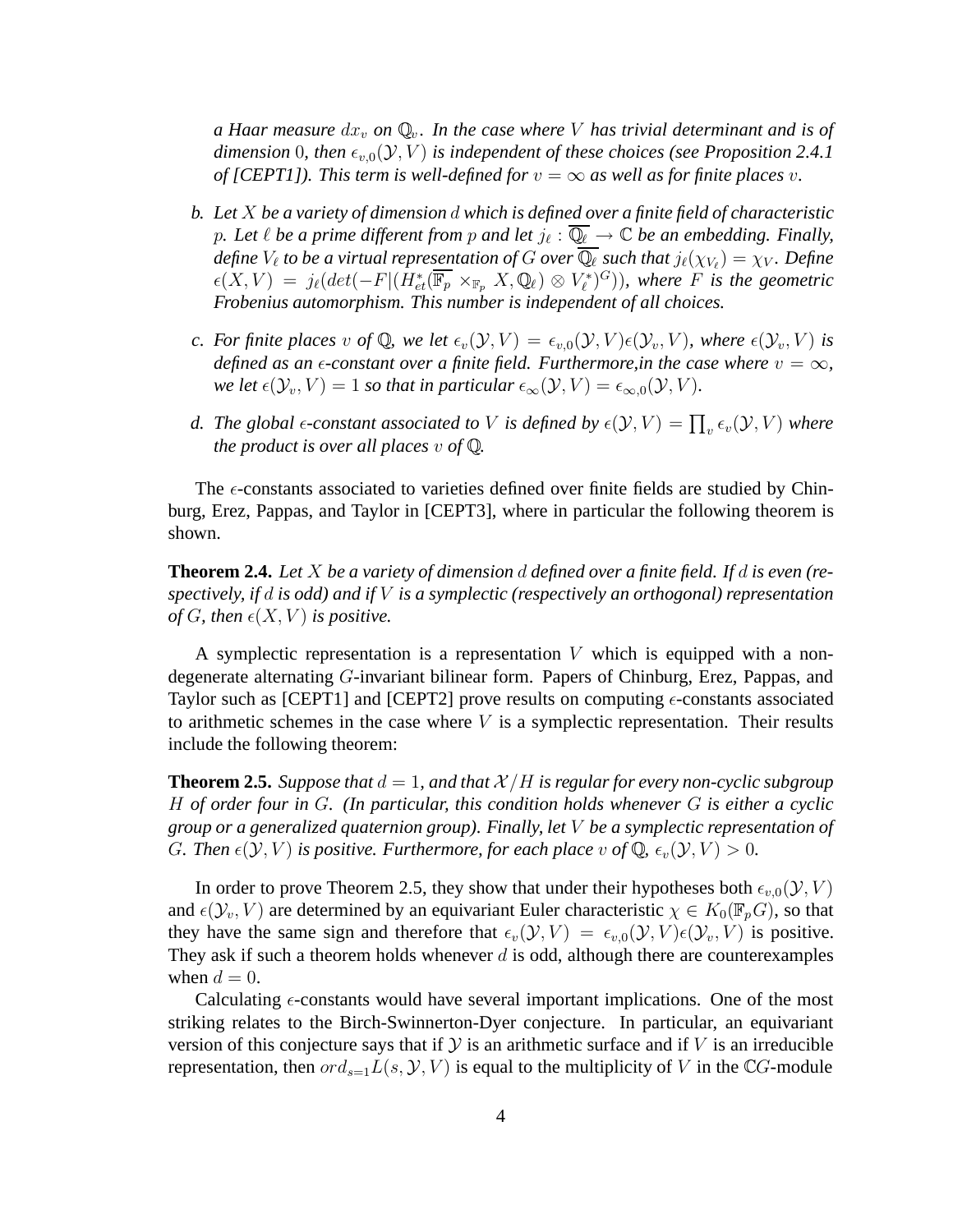$\mathbb{C}\otimes(\mathrm{Pic}^0(\mathcal{X})(\mathbb{Q}))$ , where  $\mathrm{Pic}^0(\mathcal{X})$  is the group of divisor classes on  $\mathcal X$  which have degree zero on the general fiber of  $X$ .

More precisely, this implies that if V is a self-dual representation (i.e.  $V = V^*$ ), then  $\epsilon(\mathcal{Y}, V) > 0$  if and only if V has even multiplicity in the CG-module  $\mathbb{C} \otimes \text{Pic}^0(\mathcal{X})$ . Thus, if  $\epsilon(\mathcal{Y}, V) < 0$ , then  $\mathbb{C} \otimes (\text{Pic}^0(\mathcal{X}))$  must have a non-trivial V-isotypic part. This property can be rephrased in terms of the existence of integer solutions to the systems of equations defining the Jacobian of  $X$ . In other words, if the Birch-Swinnerton-Dyer conjecture is true, then the sign of an  $\epsilon$ -constant will predict whether or not certain equations have integer solutions. Theorem 1.1 makes it significantly easier to compute various  $\epsilon$ -constants, and thus to test further cases of the Birch-Swinnerton-Dyer conjecture.

For this application as well as in other situations it is not the actual  $\epsilon$ -constant we are interested in computing but merely the sign of this constant. We set  $W(Y, V) =$  $sign(\epsilon(\mathcal{Y}, V))$  and call this the root number of V.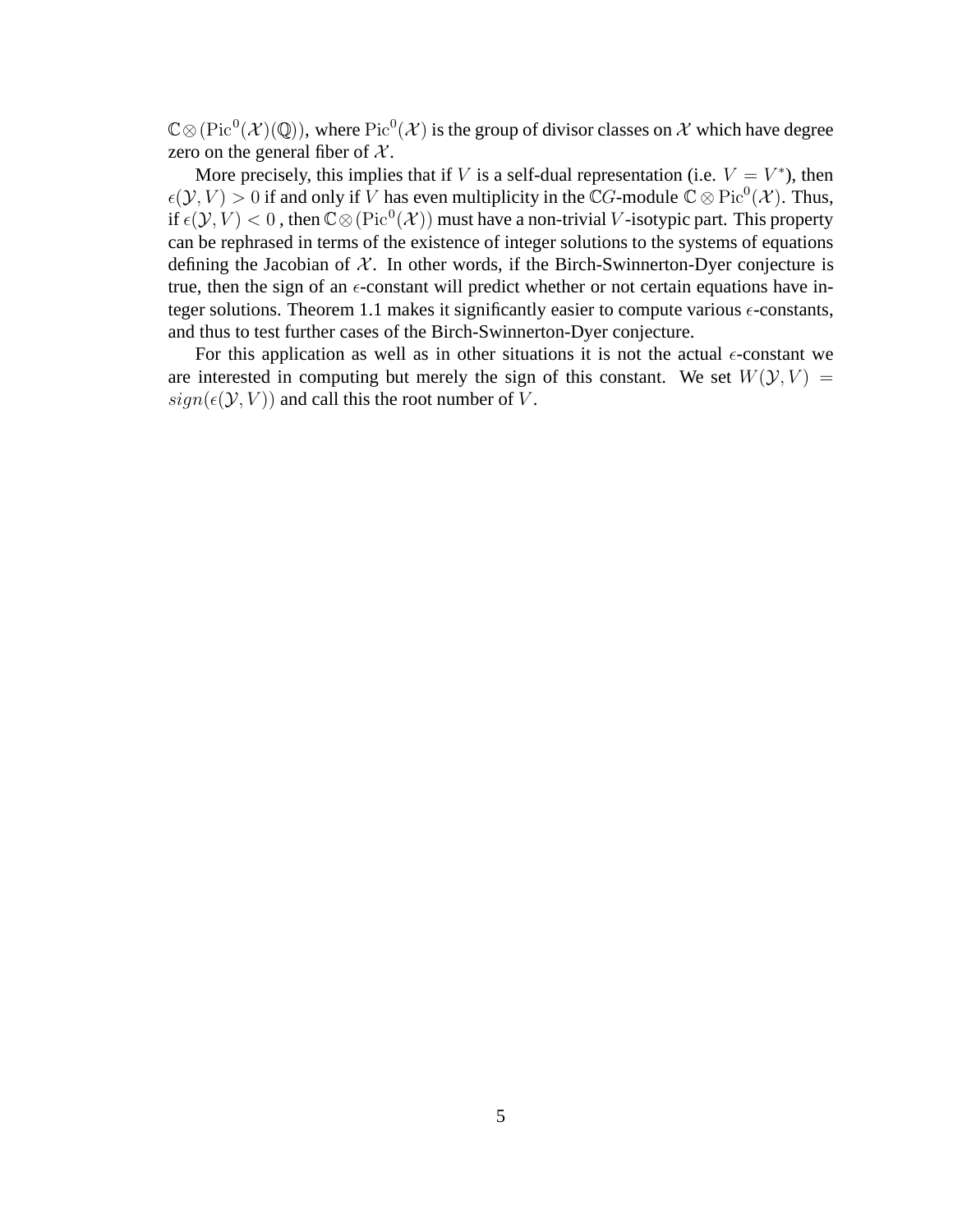### **Chapter 3**

## **Main Results**

### **3.1 Reduction To Fibral Computations**

Let X, G,  $\mathcal{Y} = \mathcal{X}/G$  be as in §1. Let S be the set of all finite places v of Q where either the fiber  $\mathcal{Y}_v = \mathcal{Y} \otimes_{\mathbb{Z}} (\mathbb{Z}/p(v))$  is not smooth or the map  $\pi : \mathcal{X} \to \mathcal{Y}$  is ramified. Let D' be a horizontal divisor on  $\mathcal Y$  such that  $D' + \mathcal Y_T = K_{\mathcal Y} + \mathcal Y_S^{red}$ , where  $K_{\mathcal Y}$  is a canonical divisor on  $\mathcal{Y}, \mathcal{Y}_S^{red}$  is the sum of the reductions of the fibers of  $\mathcal Y$  at the places in  $S, T$  is a finite set of finite places of  $\mathbb Q$  which is disjoint from S, and  $\mathcal Y_T$  is the sum of the (necessarily reduced) fibers of Y over the places in T. Thus  $O_y(D' + Y_T)$  is isomorphic to the twist  $\omega_{\mathcal{Y}/\mathbb{Z}}(\mathcal{Y}_S^{red})$  of the relative dualizing sheaf  $\omega_{\mathcal{Y}/\mathbb{Z}}$  by  $\mathcal{O}_{\mathcal{Y}}(\mathcal{Y}_S^{red})$ . We further wish to choose D' so that it intersects the non-smooth fibers  $\mathcal{Y}_v$  of  $\mathcal{Y}$  transversally at smooth points on the reduction of  $\mathcal{Y}_v$ . We can choose such a D' after a suitable base change due to the moving lemma proven as Proposition 9.1.3 in [CEPT1]. The choice of this canonical divisor is not unique, but our calculation will show that the results are independent of the choice of  $D'$ .

**Remark 3.1.** As stated above, we can only choose a horizontal divisor D' with the desired *properties after a suitable base change. Thus, we need to consider how base changes will affect the -constants. To be precise about how we make the base change, we will choose an odd prime*  $\ell$  *which is not in the set of bad primes* S, and we denote by  $N_{\infty}$  the cyclotomic  $\mathbb{Z}_\ell$  *extension of* Q. Because we have chosen  $\ell \notin S$ , this base extension is étale over *S*, and *the pullback of a canonical divisor remains canonical up to a multiple of the fiber of* Y *over*  $\ell$ . Proposition 9.1.3 of [CEPT1] shows that a horizontal divisor D' with the required *properties exists after a base extension to a the ring of integers of a finite extension of* <sup>Q</sup> *inside*  $N_{\infty}$ *. This base extension, which we now fix, is of degree a power of*  $\ell$ *. Since*  $\ell$  *is not in the set* S*, the Hasse-Davenport Theorem together with Lemma* 9.4.1 *of [CEPT1] shows that the epsilon constants we will consider for the base change are the*  $\ell^a$ -th power of the *corresponding constants before the base change. So to consider sign information, we are free to make a base change of the above kind. If we were interested in preserving more than just the sign of the -constant we can achieve this by placing a more strict congruence condition on the prime*  $\ell$ *.* 

**Lemma 3.2.** *For the infinite place,*  $\epsilon_{\infty,0}(D',V) = 1$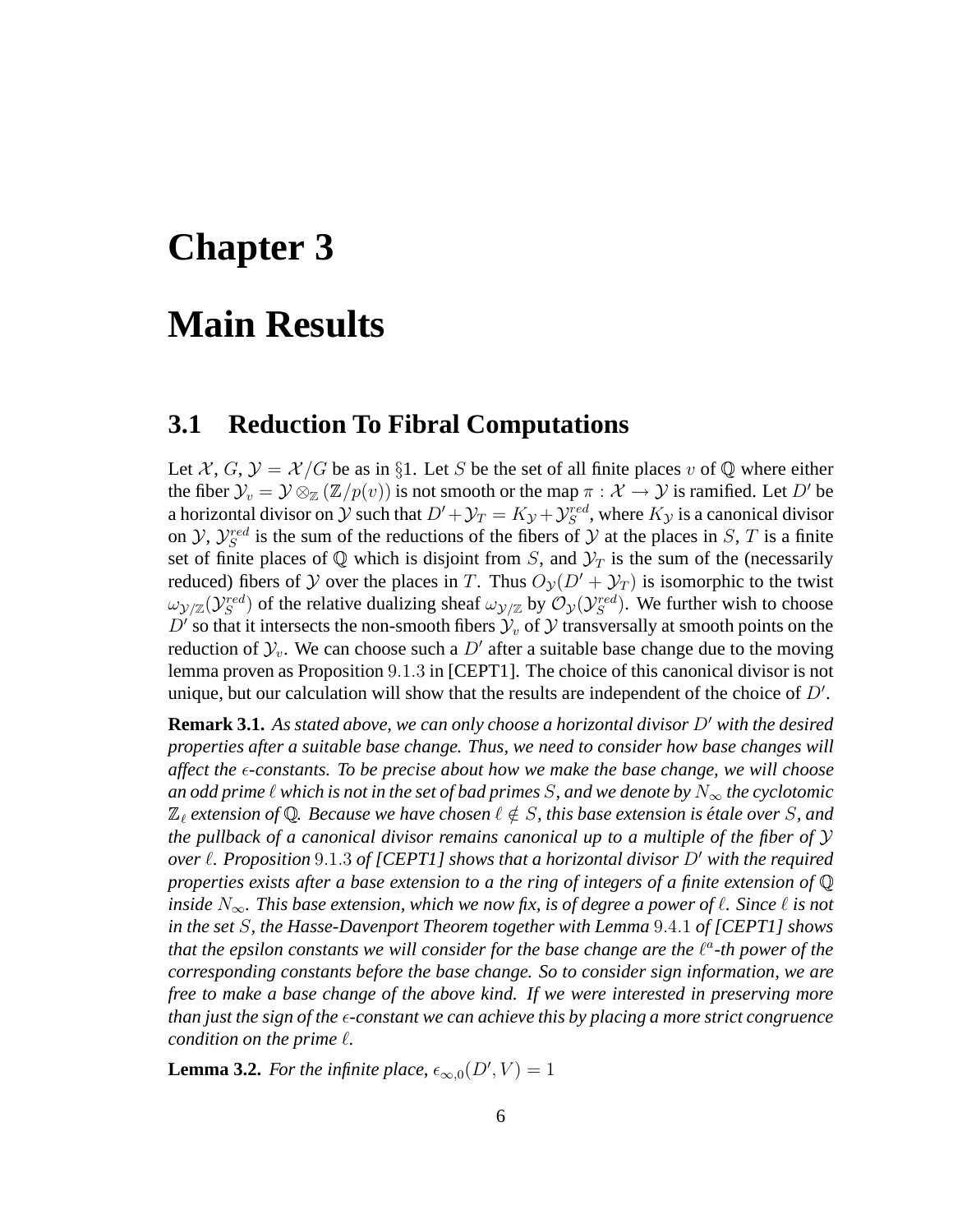This lemma is an immediate corollary to Proposition 5.4.2 of [CEPT1]. In particular, this proposition says that if  $d$  is odd then the archimedean epsilon constant associated to the canonical divisor and to any representation  $V$  of trivial determinant and dimension zero is equal to one.  $D'$  differs from the canonical divisor only by vertical fibers, and thus the result applies.

**Lemma 3.3.** With  $\mathcal{Y}$ , D', and V chosen as above,  $\epsilon_{v,0}(\mathcal{Y}, V) = \epsilon_{v,0}(D', V)$  for all finite *places*  $v$  *of*  $\mathbb{Q}$ *.* 

**Proof:** For all places  $v \in S$ , this follows directly from [CEPT1]. Their proof involves comparing Gauss sums with different arguments. In particular, let  $C_v$  be the set of irreducible components of  $\mathcal{Y}_v^{red}$ . For each  $C_i \in \mathcal{C}_v$  they define  $\kappa_i$ , a Gauss sum associated to the restriction of the representation  $V$  to the inertia group of the generic point of  $C_i$ . Furthermore, they define  $c_i$  to be the  $\ell$ -adic Euler characteristic with compact support of the open subscheme of  $C_i$  consisting of points which are nonsingular in  $\mathcal{Y}_v^{red}$ . They then note that the formulae developed by Saito in [tS] imply that  $\epsilon_{v,0}(\mathcal{X}, V) = \prod_{i \in \mathcal{C}_v} \kappa_i(V)^{c_i}$ .

Next they show that for each  $C_i$  we can compute that  $deg_{C_i}(\mathcal{O}_{\mathcal{Y}}(K_{\mathcal{Y}}+\mathcal{Y}_{S}^{red})) = -c_i f_i$ , where  $f_i$  is the index of the constant field extension  $[F_i : \mathbb{F}_p]$ . Changing views, we let  $δ'$  be a point where  $y_{v}^{red}$  intersects the horizontal divisor D'. We can define Gauss sums  $\kappa_{\delta'}$  in a similar way to the above defined  $\kappa_i$ , such that, in particular,  $\kappa_{\delta'} = \kappa_i^{[k(\delta):F_i]}$ . Furthermore, the local epsilon constant  $\epsilon_{v,0}(D', V)$  is given by  $\prod_{\delta' \in D' \cap \mathcal{Y}^{red}_v} \kappa_{\delta'}$  (see [tS] p. 416). The proof of the lemma in this case now reduces to counting intersection numbers and verifying that  $\kappa_i$  occurs as a factor the same number of times in both  $\epsilon_{v,0}(\mathcal{Y}, V)$  and  $\epsilon_{v,0}(D',\dot{V}).$ 

For the finite places v which are not in  $S$  the argument is similar. It is only the intersection multiplicities of  $D'$  with certain vertical divisors that matters, and these numbers do not change in the event that we add new vertical fibers into the divisors. For this reason, the appearance of  $\mathcal{Y}_T$  in the equality  $D' + \mathcal{Y}_T = K_{\mathcal{Y}} + \mathcal{Y}_S^{red}$  makes no difference in the argument.

With these lemmas in hand, we can make the following series of calculations:

$$
\epsilon(\mathcal{Y}, V) = \prod_{v} \epsilon_{v}(\mathcal{Y}, V)
$$
\n
$$
= \epsilon_{\infty}(\mathcal{Y}, V) \prod_{\text{finite}} \epsilon_{v,0}(\mathcal{Y}, V) \epsilon(\mathcal{Y}_{v}, V)
$$
\n
$$
= \epsilon_{\infty}(\mathcal{Y}, V) \prod_{\text{finite}} \epsilon_{v,0}(D', V) \epsilon(\mathcal{Y}_{v}, V)
$$
\n
$$
= \epsilon_{\infty}(\mathcal{Y}, V) \epsilon_{\infty,0}(D', V) \prod_{\text{finite}} \epsilon_{v,0}(D', V) \epsilon(D', V) \epsilon(D', V)^{-1} \epsilon(\mathcal{Y}_{v}, V)
$$
\n
$$
= \epsilon(D', V) \epsilon_{\infty,0}(\mathcal{Y}, V) \prod_{\text{finite}} \epsilon(D', V)^{-1} \epsilon(\mathcal{Y}_{v}, V) \tag{3.1}
$$

In these calculations,  $D_v' = D' \otimes_{\mathbb{Z}} \mathbb{Z}/p(v)$  is the finite collection of closed points of  $D'$  lying above the finite place v of  $\mathbb{Q}$ .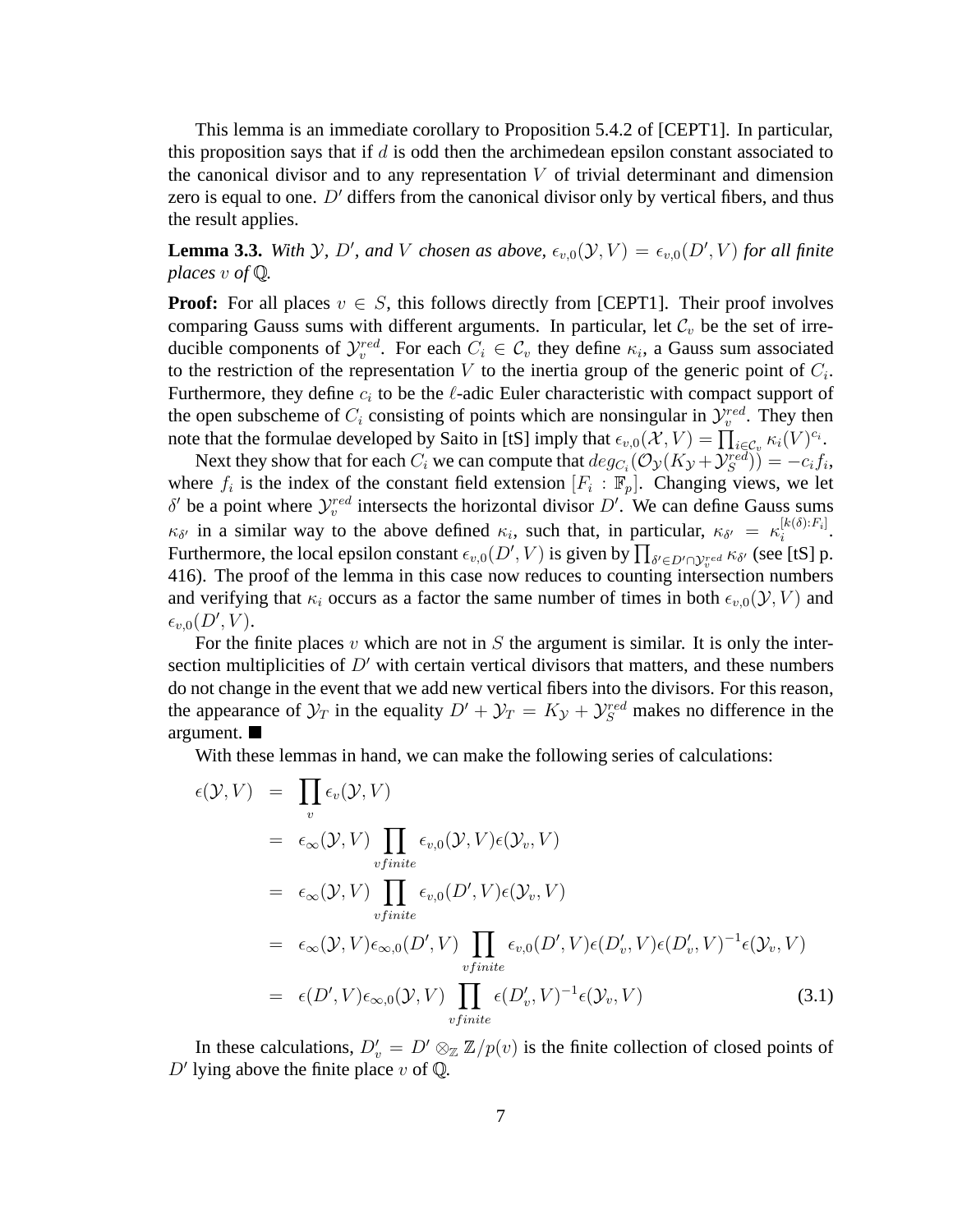#### **Lemma 3.4.**  $\epsilon(D', V)$  *is positive.*

**Proof:**  $D'$  is a one-dimensional object, and the restriction of V to  $D'$  will still be an orthogonal representation. By applying the theorem of Fröhlich-Queyrut to the normalization of D' (which we denote by  $(D')^{\#}$ ), we get that  $\epsilon((D')^{\#}, V)$  is positive. Now, because the definition of local constants involves only the Galois action on general fibers,  $\epsilon_{v,0}((D')^{\#}, V) = \epsilon_{v,0}(D', V)$ . Thus, we are only concerned with the difference between the terms  $\epsilon((D')_v^{\#}, V)$  and  $\epsilon(D'_v, V)$ , all of which come about from the singular points z of  $D'$ . The action of G is étale at these points, and thus we can compute the local constants at these points as  $\epsilon(y, V) = det(-F)(H^0(y, \mathbb{Q}_\ell) \otimes V)^{G_x} = det(V)(\pi_{\mathcal{Y}_v^{red}, y})$ , which is equal to one due to our hypotheses that V has trivial determinant.  $\blacksquare$ 

Thus, we have reduced the calculation of the sign of  $\epsilon(\mathcal{Y}, V)$ , which is an inherently two-dimensional calculation, to a collection of fibral computations  $\epsilon(D'_v, V)^{-1} \epsilon(\mathcal{Y}_v, V)$ for each finite place v, and a calculation for the archimedean component  $\epsilon_{\infty,0}(\mathcal{Y}, V)$ .

### **3.2 The One-Component Case**

**Theorem 3.5.** Let  $\mathcal{X}, \mathcal{Y}, \mathcal{D}'$  be as above and let V be an orthogonal virtual representation *of dimension* 0 *and trivial determinant. Furthermore, assume* v *is a finite place of* <sup>Q</sup> *such that*  $\mathcal{Y}_{v}^{red}$  *is irreducible. Then*  $\epsilon(D'_{v}, V)^{-1}\epsilon(\mathcal{Y}_{v}, V) = 1$ *.* 

**Proof:** Assume that  $\mathcal{Y}_{v}^{red}$  consists of a single component. Then  $\mathcal{Y}_{v}^{red}$  is smooth by hypothesis. Let c be an irreducible component of  $\mathcal{X}_v$  with generic point  $\mu_c$ . Let  $G_{\mu_c}$  be the Galois group acting on the generic point of c, and  $I_{\mu_c}$  be the inertia group at the generic point of c. Then we have that  $I_{\mu_c} \subseteq G_{\mu_c} \subseteq G$ . We denote  $I_{\mu_c}$  by I. We know from our tameness hypotheses that the order of  $I$  is relatively prime to  $v$ , and we further know that I is a cyclic group. The specific structure of I is discussed in detail in the Appendix to [CEPT1].

We begin by computing  $\epsilon(\mathcal{Y}_v, V) = \prod_i det(-F | (H^i(\overline{\mathbb{Z}/v\mathbb{Z}} \otimes_{\mathbb{Z}/v\mathbb{Z}} \mathcal{Y}_v, \mathbb{Q}_\ell) \otimes V)^G)^{(-1)^{i+1}}$ where  $F$  is the Frobenius element as described above. We know by our hypotheses that the cover  $\mathcal{X}_v^{red}\to\mathcal{Y}_v^{red}$  is a tame  $G_{\mu_c}/I$ -cover of smooth curves over  $\mathbb{Z}/p\mathbb{Z}$ . Furthermore, the action of  $G/I$  on  $\mathcal{X}_v^{red}$  is étale because  $I = I_{\mu_c} = I_{\mathcal{X},x}$ , the inertia group of the point x, for all points  $x \in \mathcal{X}_v^{red}$ . This implies that  $\epsilon(\mathcal{Y}_v, V) = \epsilon(\mathcal{Y}_v^{red}, V^I)$ . I acts trivially on the cohomology group  $H^*(\mathcal{X}_v^{red}, \mathbb{Q}_\ell)$ , so Saito's formulae in [tS] imply that  $\epsilon(\mathcal{Y}_v, V)$  can be calculated as  $det(V^I)(K_{\mathcal{Y}_v^{red}})$ , where  $K_{\mathcal{Y}_v^{red}}$  is the canonical divisor on  $\mathcal{Y}_v^{red}$ . The terms  $K_{\mathcal{Y}_{v}^{red}}$  are well defined, as we have assumed that for all finite v the irreducible components of  $\mathcal{Y}_v^{red}$  are themselves smooth.

,

Next we look at the term  $\epsilon(D'_v, V)$ . Let D be the preimage of D' in X, and let  $\ell$  be a prime different from v. Let  $I_{D,x}$  be the cyclic inertia group of a point x lying above the points in  $\mathcal{Y}_v \cap D'$  (note that this is independent of which point x we choose). Because  $D'_v$ is zero dimensional, we know that  $\epsilon(D_v', V) = \prod_{y \in D_v'} \epsilon(y, V)$  where

$$
\epsilon(y, V) = det(-F|(H^0(\pi^{-1}(y)^{red}, \mathbb{Q}_\ell) \otimes V)^G)
$$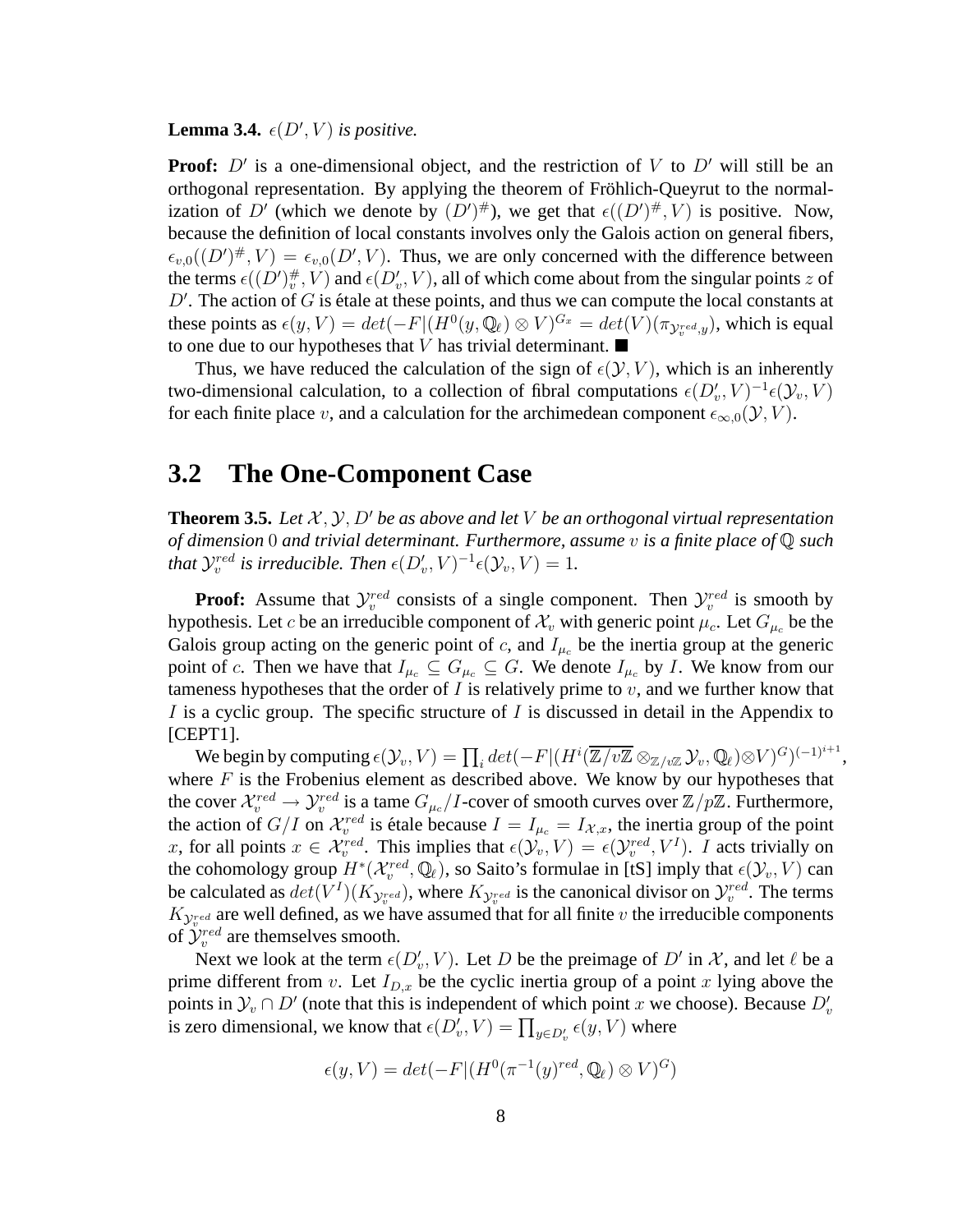if we view  $\pi$  as the cover  $D_v \to D'_v$ . We know that  $\pi^{-1}(y)^{red} = (y \times_{D'_v} D_v)^{red} = x \times_{G_x} G$ . In particular, this implies that

$$
H^0(\pi^{-1}(y)^{red}, \mathbb{Q}_\ell) \otimes V = (Ind_{G_x}^G H^0(x, \mathbb{Q}_\ell)) \otimes V
$$

Because  $I_{\mu_c} = I_{\mathcal{X},x}$  for all points x, we can see that

$$
Ind_{G_x}^G H^0(x, \mathbb{Q}_\ell) = Infl_{G/I_{\mathcal{X},x}}^G Ind_{G_x/I_{\mathcal{X},x}}^{G/I_{\mathcal{X},x}} H^0(x, \mathbb{Q}_\ell)
$$

Recall that  $I = I_{\mathcal{X},x}$  acts trivially on  $H^0(x, \mathbb{Q}_\ell)$ . This allows us to compute that

$$
\epsilon(y, V) = det(-F|(H^0(\pi^{-1}(y)^{red}, \mathbb{Q}_\ell) \otimes V)^G) \n= det(-F|(Inf_{G/I}^G Ind_{G_x/I}^{G/I} H^0(x, \mathbb{Q}_\ell) \otimes V)^G) \n= det(-F|(Ind_{G_x/I}^{G/I} H^0(x, \mathbb{Q}_\ell) \otimes V^I)^{G/I}) \n= \epsilon(y, V^I)
$$

where  $\epsilon(y, V^I)$  is the local constant associated to the  $G/I$  cover  $\mathcal{X}_v^{red} \to \mathcal{Y}_v^{red}$ .

This last term is in turn equal to  $det(V^I)(\pi_{\mathcal{Y}^{red}_{y},y})$ , where  $\pi_{\mathcal{Y}^{red}_{y},y}$  is the local uniformizer from classfield theory since  $\mathcal{X}_v^{red} \to \mathcal{Y}_v^{red}$  is an unramified  $G/I$  cover. Finally, we can put these terms together to get that  $\epsilon(D'_v,V) = det(V^I)(D'\cap \mathcal{Y}_v^{red}),$  where  $D'\cap \mathcal{Y}_v^{red}$  is viewed as a divisor on  $\mathcal{Y}_{v}^{red}$ .

**Lemma 3.6.** Under the above hypotheses,  $D' \cap \mathcal{Y}_v^{red}$  is a canonical divisor on  $\mathcal{Y}_v^{red}$ .

If we are able to prove this lemma, we will have shown that  $\epsilon(D'_v, V) = det(V^I)(K) =$  $\epsilon(\mathcal{Y}_v, V)$ , so in particular  $\epsilon(D'_v, V)^{-1} \epsilon(\mathcal{Y}_v, V) = 1$ , and Theorem 3.5 will be proven.

In order to prove Lemma 3.6, recall that we chose D' so that  $\mathcal{O}_{\mathcal{Y}}(D'+\mathcal{Y}_T) = \omega_{\mathcal{Y}/\mathbb{Z}}(\mathcal{Y}_S^{red})$ . We note that if we look at the two exact sequences:

$$
0 \to \mathcal{O}_{\mathcal{Y}}(-\mathcal{Y}_v^{red}) \to \mathcal{O}_{\mathcal{Y}} \to \mathcal{O}_{\mathcal{Y}_v^{red}} \to 0
$$
  

$$
0 \to \mathcal{O}_{\mathcal{Y}}(D' - \mathcal{Y}_v^{red}) \to \mathcal{O}_{\mathcal{Y}}(D') \to \mathcal{O}_{\mathcal{Y}}(D')|_{\mathcal{Y}_v^{red}} \to 0
$$

we get that for all primes  $v$ ,  $\mathcal{O}_{\mathcal{Y}}(D')|_{\mathcal{Y}^{red}_v}$  is the same as  $\mathcal{O}_{\mathcal{Y}^{red}_v}(D' \cap \mathcal{Y}^{red}_v)$ . Furthermore, for those primes v which are in  $S$  (and in particular are not in  $T$ ), we further get that  $\mathcal{O}_{\mathcal{Y}}(D')|_{\mathcal{Y}_{v}^{red}} = \mathcal{O}_{\mathcal{Y}}(D' + \mathcal{Y}_{T})|_{\mathcal{Y}_{v}^{red}}$ . We now are able to make the following computation for all  $v \in S$  such that  $\mathcal{Y}_v^{red}$  is irreducible:

$$
\begin{array}{rcl} \mathcal{O}_{\mathcal{Y}^{red}_v}(D'\cap \mathcal{Y}^{red}_v) & = & \mathcal{O}_{\mathcal{Y}}(D')|_{\mathcal{Y}^{red}_v} \\ & = & \mathcal{O}_{\mathcal{Y}}(D'+\mathcal{Y}_T)|_{\mathcal{Y}^{red}_v} \\ & = & \omega_{\mathcal{Y}/\mathbf{Z}}(\mathcal{Y}^{red}_S)|_{\mathcal{Y}^{red}_v} \\ & = & \omega_{\mathcal{Y}/\mathbf{Z}}(\mathcal{Y}^{red}_v)|_{\mathcal{Y}^{red}_v} \\ & = & \omega_{\mathcal{Y}^{red}_v} \end{array}
$$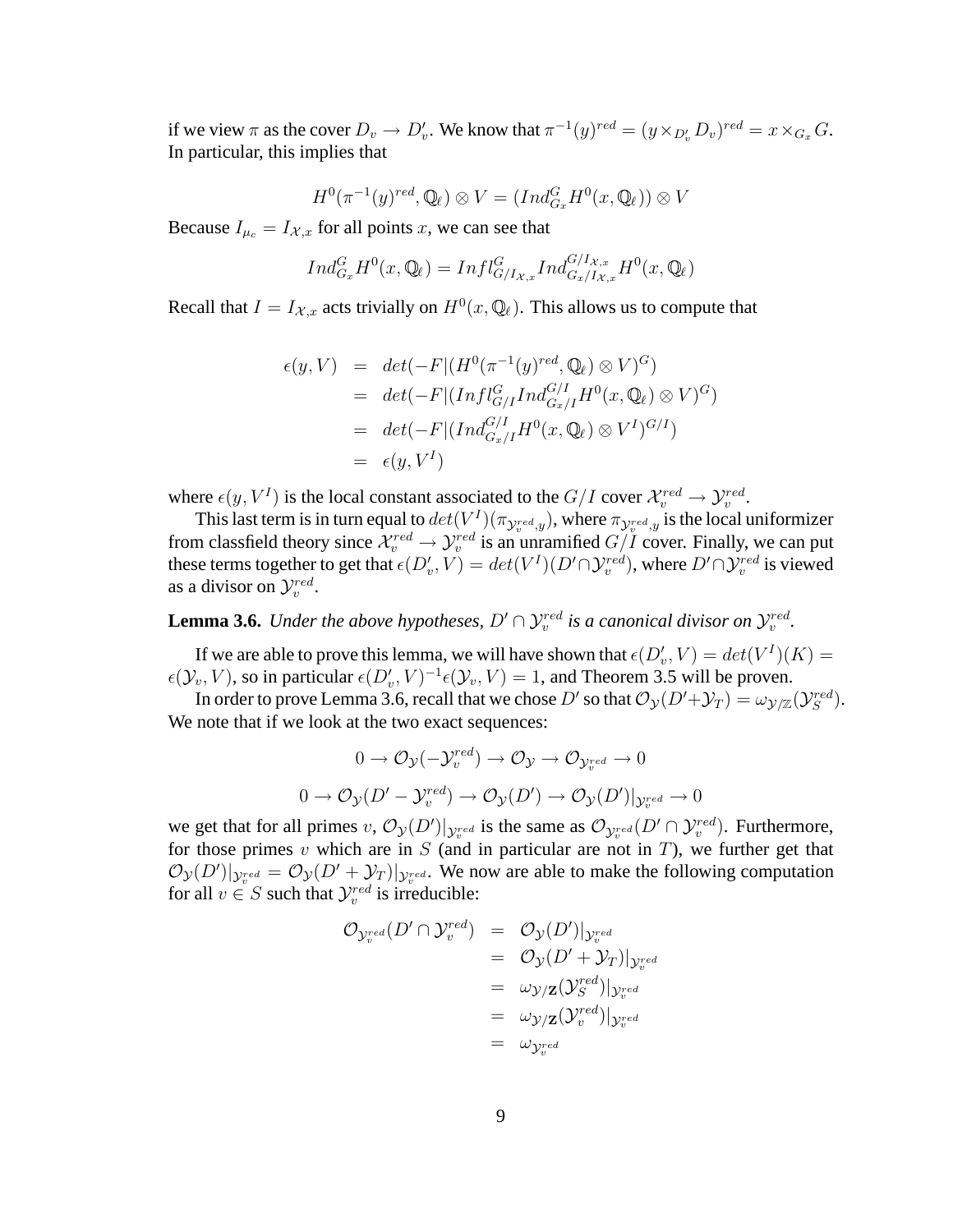In other words, for such  $v, D' \cap \mathcal{Y}_v^{red}$  is a canonical divisor on  $\mathcal{Y}_v^{red}$  under these assumptions.

It remains to show that Lemma 3.6 holds for primes  $w$  outside of the set  $S$ . We know that for such w, the fibres  $\mathcal{Y}_w$  are reduced and smooth and that the local equations have a nice form. This implies in particular that  $\mathcal{Y}_{w}^{red} = \mathcal{Y}_{w}$  is a principal divisor and thus that  $\mathcal{O}_{\mathcal{Y}}(\mathcal{Y}_{w}^{red})$  is isomorphic to  $\mathcal{O}_{\mathcal{Y}}$ .

Recall that by definition we have that  $D' + \mathcal{Y}_T = K_{\mathcal{Y}} + \mathcal{Y}_S^{red}$ . This tells us that

$$
D'+\mathcal{Y}_T-\mathcal{Y}_S^{red}+\mathcal{Y}_w^{red}=K_{\mathcal{Y}/\mathbb{Z}}+\mathcal{Y}_w^{red}
$$

and therefore that

$$
\mathcal{O}_\mathcal{Y}(D'+\mathcal{Y}_T-\mathcal{Y}_S^{red}+\mathcal{Y}_w^{red})|_{\mathcal{Y}_w^{red}}=\omega_{\mathcal{Y}/\mathbb{Z}}(\mathcal{Y}_w^{red})|_{\mathcal{Y}_w^{red}}
$$

The right hand side is equal to  $\omega_{y_{w}^{red}}$  by the adjunction formula. To calculate the left hand side, we observe that w is not in S by hypotheses, although it may be in T. Thus there is an integer m which depends on the multiplicity of w in T, such that the following calculations hold:

$$
\begin{array}{rcl} \mathcal{O}_{\mathcal{Y}}(D'+\mathcal{Y}_{T}-\mathcal{Y}_{S}^{red}+\mathcal{Y}_{w}^{red})|_{\mathcal{Y}_{w}^{red}}&=&\mathcal{O}_{\mathcal{Y}}(D'+m\mathcal{Y}_{w}^{red})|_{\mathcal{Y}_{w}^{red}}\\ &=&\mathcal{O}_{\mathcal{Y}}(D')|_{\mathcal{Y}_{w}^{red}}\otimes\mathcal{O}_{\mathcal{Y}}((\mathcal{Y}_{w}^{red})^{\otimes m})|_{\mathcal{Y}_{w}^{red}}\\ &\cong&\mathcal{O}_{\mathcal{Y}}(D')|_{\mathcal{Y}_{w}^{red}}\otimes\mathcal{O}_{\mathcal{Y}}\\ &\cong&\mathcal{O}_{\mathcal{Y}}(D')|_{\mathcal{Y}_{w}^{red}}\\ &=&\mathcal{O}_{\mathcal{Y}}(D'\cap\mathcal{Y}_{w}^{red})\end{array}
$$

which proves Lemma 3.6 and therefore Theorem 3.5. ■

**Remark 3.7.** *Note that we can identify*  $det(V^I)$  *with a character of order 1 or 2 of*  $Pic_{Weil}(\mathcal{Y}_v^{red})$ . Thus,  $\epsilon(\mathcal{Y}_v^{red}, det(V^I)) = 1$ , as it's the ratio of epsilon constants asso*ciated to zeta functions. In particular we can show that both*  $\epsilon(\mathcal{Y}_v, V)$  and  $\epsilon(D', V)$  are *trivial, which would give us another way of proving Theorem 3.5. However, for what follows it is more illuminating to instead consider what their ratio is, and in particular how close each is to being of the form*  $det(V^{I})(K)$ *.* 

**Remark 3.8.** *One should note, however, that our hypotheses that* V *is of trivial determinant does not imply that*  $V^I$  *is of trivial determinant, as one might speculate. A simple example where one can see this is if we allow*  $G = \mathbb{Z}/2\mathbb{Z} \oplus \mathbb{Z}/2\mathbb{Z}$ *. Representation theory tells us that there are three nontrivial irreducible representations on this group*  $\chi_1, \chi_2$ *, and*  $\chi_1 \chi_2$  *in addition to the trivial representation*  $\chi_0$ *. All four of these representations are of dimension one. Let V be the virtual representation*  $\chi_1 + \chi_2 + \chi_1 \chi_2 - 3\chi_0$ *, which is of trivial determinant and dimension zero. Now, let*  $I \subseteq G$  *be the second copy of*  $\mathbb{Z}/2\mathbb{Z}$ *, in which case*  $V^I = \chi_1 - 3\chi_0$ *, which does not have trivial determinant (or degree zero, for that matter).*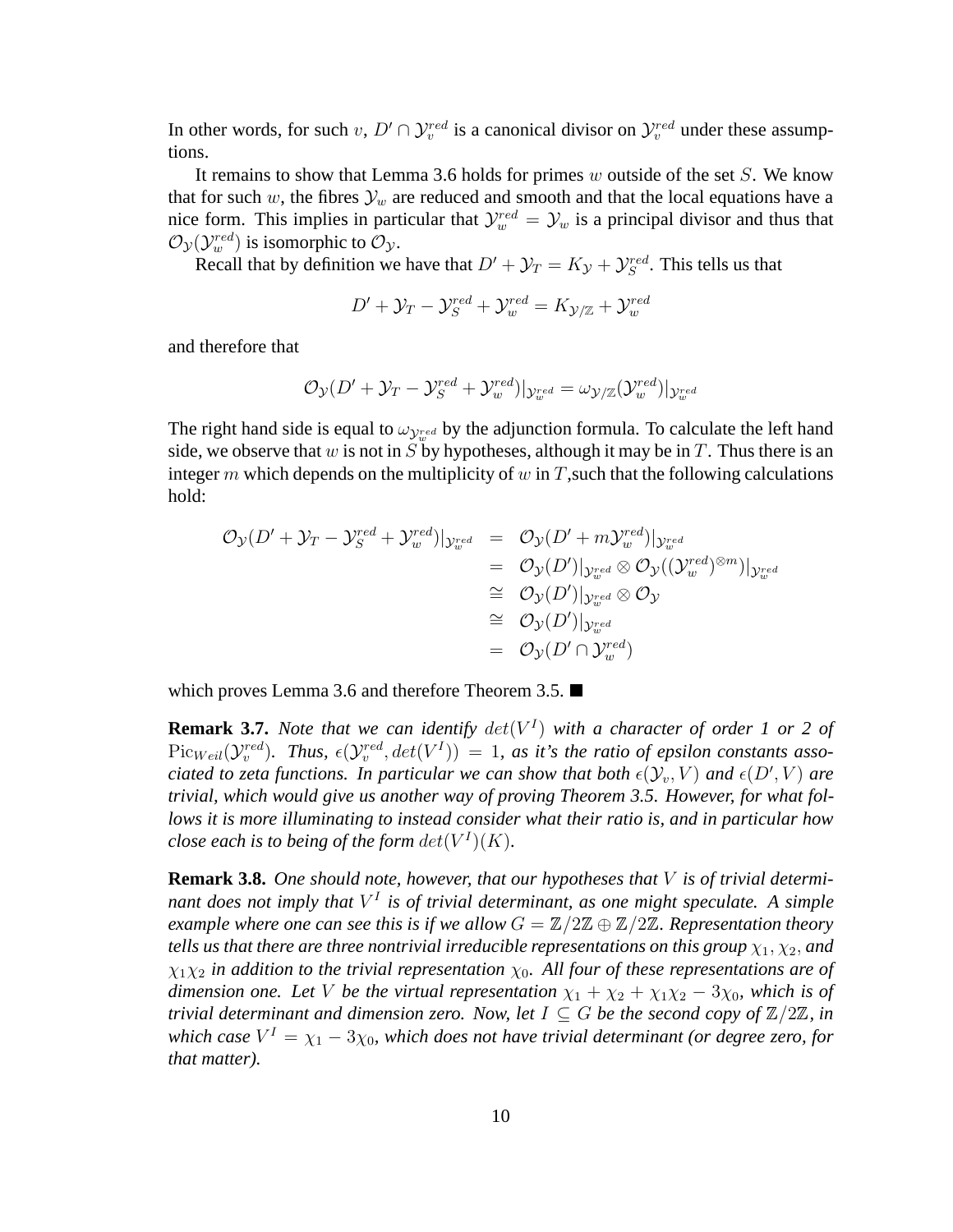### **3.3 Partial Trivializations and the Canonical Cycles**

In this section we will describe in detail the relative canonical cycle associated to line bundles with partial trivializations, as defined by Takeshi Saito in [tS], as well as other machinery which we will need in order to compute the terms  $\epsilon(D'_v, V)^{-1} \epsilon(\mathcal{Y}_v, V)$  in the case where  $y_{v}^{red}$  consists of more than one component.

**Definition 3.9.** *Let*  $D$  *be a divisor on a scheme*  $X$  *and let*  $\{D_i\}_{i\in I}$  *be the set of irreducible components of*  $D$ . A locally free sheaf  $E$  *on*  $X$  *is said to be partially trivialized on*  $D$  *if there exists a family*  $\rho = (\rho_i)$  *of*  $\mathcal{O}_{\mathcal{D}_i}$ *-morphisms*  $\rho_i : \mathcal{E}|_{\mathcal{D}_i} \to \mathcal{O}_{\mathcal{D}_i}$  *such that for all subsets*  $J \subset I$ , the map  $\rho_J = \bigoplus_{i \in J} \rho_i : \mathcal{E}|_{\mathcal{D}_J} \to \mathcal{O}_{\mathcal{D}_J}^J$  is surjective.

Given a partial trivialization of the sheaf  $\mathcal E$  of rank n on X, Saito defines the relative top chern class  $c_n(\mathcal{E}, \rho) \in H^{2n}(X \mod \mathcal{D}, \mathbb{Z}_q(n))$  based on an idea of Anderson in [A]. In particular, Saito notes that there is a canonical isomorphism

$$
\Phi: H^{2n}(Xmod\mathcal{D}, \mathbb{Z}_q(n)) \to H^{2n}(Vmod\Delta, \mathbb{Z}_q(n))
$$

where V is the covariant vector bundle associated to the dual of  $\mathcal{E}$ . We also have a natural map from  $H^0(X, \mathbb{Z}_q) \to H^{2n}(V \mod \Delta, \mathbb{Z}_q(n))$ . Let [0] be the image of the class  $1 \in H^0(X, \mathbb{Z}_q)$  under this map, and then Saito defines the relative top chern class to be the inverse image of [0] under the canonical isomorphism  $\Phi$  above. Relative top chern classes satisfy nice functorial properties, and the relative top chern class is mapped to the normal top chern class under the canonical map  $H^{2n}(X \mod D, \mathbb{Z}_q(n)) \to H^{2n}(X, \mathbb{Z}_q(n))$ . Furthermore, the following corollary of Proposition 1 in [tS] gives us a way to compare the relative top chern classes associated to two different partial trivializations.

**Corollary 3.10.** Let X be a  $\mathbb{F}_p$ -scheme, and let  $(\mathcal{E}, \rho)$  be a partially trivialized locally free *sheaf on* X*.* Let  $\sigma_i = f_i^{-1} \cdot \rho_i : \mathcal{E}|_{\mathcal{D}_i} \to \mathcal{O}_{\mathcal{D}_i}$  where  $f_i$  comes from  $\mathbb{F}_p^*$ , so that  $\sigma = (\sigma_i)$ *is another partial trivialization of*  $\mathcal{E}$ *. Finally, let*  $\mathcal{E}_i = Ker(\rho_i)$  *so that*  $\rho|_{\mathcal{D}_i}$  *is a partial trivialization of*  $\mathcal{E}_i$ . Then we can compute the difference between the relative top chern *classes as*

$$
c_n(\mathcal{E}, \rho) - c_n(\mathcal{E}, \sigma) = \sum \{f_i\} \cup c_{n-1}(\mathcal{E}_i, \rho|_{\mathcal{D}_i})
$$

In section 2 of [tS], Saito uses the construction of relative top chern classes to define the relative canonical cycle.

**Definition 3.11.** *Let* D *be a divisor with simple normal crossings on a variety* X *of dimension n defined over a perfect field*  $F$  *of characteristic*  $p$ *, and let*  $U = X - D$ *. Let*  $\Omega^1_{X/F}(\log \mathcal{D})$  be the locally free  $\mathcal{O}_X$ -module of rank n of differential 1-forms on  $X$  with *logarithmic poles along* D*. Then the cycle*

$$
c_{X,U} = (-1)^n c_n(\Omega^1_{X/F}(log \mathcal{D}), res)
$$

*is called the relative canonical cycle. It lies inside the cohomology with compact support*  $H_c^{2n}(X \mod D, \hat{\mathbb{Z}}'(n))$ , where  $\hat{\mathbb{Z}}' = \prod_{q \neq p} \mathbb{Z}_q$ . The relative canonical cycle has degree *equal to*  $\chi(U_{\overline{F}}) = \Sigma (-1)^q dim H^q_c(U_{\overline{F}}, \overline{\overline{\mathbb{Q}}_l})$ . Note that this definition differs from that of S. *Saito in [sS], but only up to a change in sign.*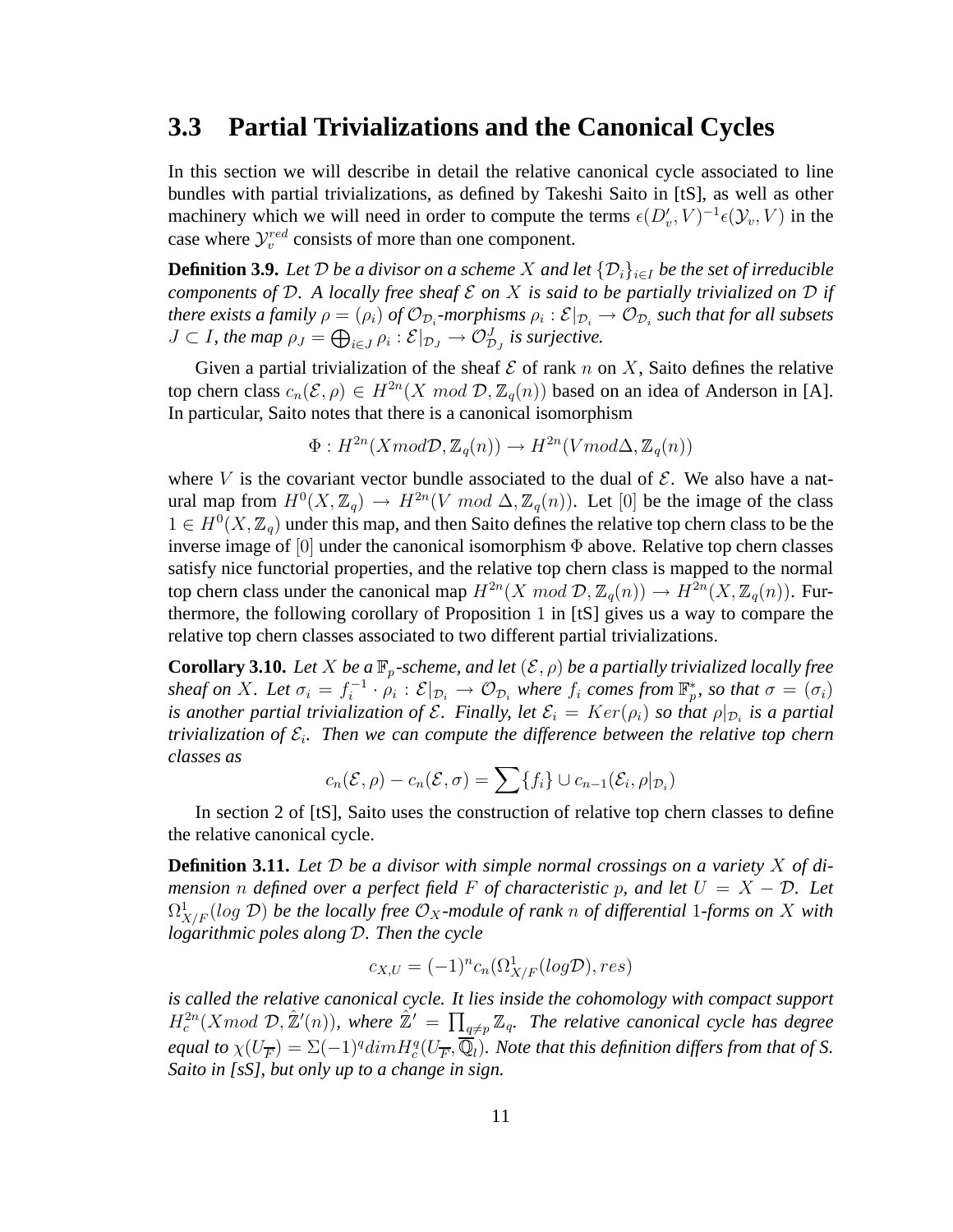Saito observes that one can also define a relative top chern class (and hence a relative canonical cycle) sitting inside of  $H^n(X \mod \mathcal{D}, \mathbb{G}_m)$ , the divisor class group with modulus D, and in particular we can define  $c_{X,U}$  as an element of  $H^n(X \mod \mathcal{D}, \mathbb{G}_m)$  in the case when  $n = 1$ . For our work we will want to consider the case where X is one of the components of  $\mathcal{Y}_{v}^{red}$ , and therefore is of dimension one. We will look at the relative top chern class  $c_{X,U}$  lying inside the generalized class group

$$
H^1(Xmod\mathcal{D}, \mathbb{G}_m) = [(\bigoplus_{x \notin \mathcal{D}} \mathbb{Z}) \oplus (\bigoplus_{x \in \mathcal{D}} K^*/U_x^1)]/K^*
$$

where K is the fraction field of X and  $U_x^1 = 1 + m_x$ . In particular, the class  $c_{X,U}$  can be computed in the following way (see the example in §1 of [tS]). Let  $\omega$  be a nontrivial rational section of  $\Omega_X^1(log\mathcal{D})$  such that for all points  $x \in \mathcal{D}$ ,  $ord_x(\omega) = -1$  and  $res_x(\omega)=1$  then the relative canonical cycle represented by the class of the zero cycle which is supported off of  $D$  given by

$$
c_{X,U} = -\sum_{x \in U} ord_x(\omega) \cdot [x]
$$

**Proposition 3.12.** Let  $\mathcal{Y}^{red}_v$  consist of two components  $F'$  and  $G'$ . Let  $D'$  be a horizontal *divisor chosen as in the previous sections.*

- *(1)* There is a canonical isomorphism  $\phi$  :  $\mathcal{O}_{F'}(D' \cap F') \to \omega_{F'}(F' \cap G')$  up to multipli*cation by a global unit.*
- *(2)* The global section  $1 \in \Gamma(\mathcal{O}_{F'}(D' \cap F'))$  maps under  $\phi$  to an element  $\gamma \in \Gamma(\omega_{F'}(F' \cap F'))$  $(G')$ ) *such that*  $ord_x(\gamma) = 1$  *if*  $x \in F' \cap D'$ ,  $ord_x(\gamma) = -1$  *if*  $x \in F' \cap G'$ , and  $ord_x(\gamma)=0$  *otherwise.*
- (3) Set  $a_x = res_x(\gamma)$  *for all*  $x \in F' \cap G'$ . Then  $c_{F',U_{F'}}$  is such that  $-c_{F',U_{F'}}$  is the class  $in \ [\ (\oplus_{x \in (F' - G')} \mathbb{Z}) \oplus (\oplus_{x \in F' \cap G'} K^* / U_x^1)]/K^* = H^1(F' \mod (F' \cap G'), K)$  *of the element*

$$
c=(\oplus_{x\in D'\cap F'}1\in\mathbb{Z})\oplus(\oplus_{x\in F'-D'-G'}0\in\mathbb{Z})\oplus(\oplus_{x\in F'\cap G'}a_x)
$$

The proof of part (1) follows from carrying through a series of calculations analagous to those in the proof of Lemma 3.6. In particular,

$$
\begin{array}{rcl}\n\mathcal{O}_{F'}(D' \cap F') & = & \mathcal{O}_{\mathcal{Y}}(D')|_{F'} \\
& = & \mathcal{O}_{\mathcal{Y}}(D' + \mathcal{Y}_T)|_{F'} \\
& \cong & \omega_{\mathcal{Y}}(\mathcal{Y}_S^{red})|_{F'} \\
& = & \omega_{\mathcal{Y}}(\mathcal{Y}_v^{red})|_{F'} \\
& = & [\omega_{\mathcal{Y}}(F') \otimes \mathcal{O}_{\mathcal{Y}}(G')]|_{F'} \\
& = & \omega_{\mathcal{Y}}(F')|_{F'} \otimes \mathcal{O}_{\mathcal{Y}}(G')|_{F'} \\
& = & \omega_{F'} \otimes \mathcal{O}_{F'}(F' \cap G') \\
& = & \omega_{F'}(F' \cap G')\n\end{array}
$$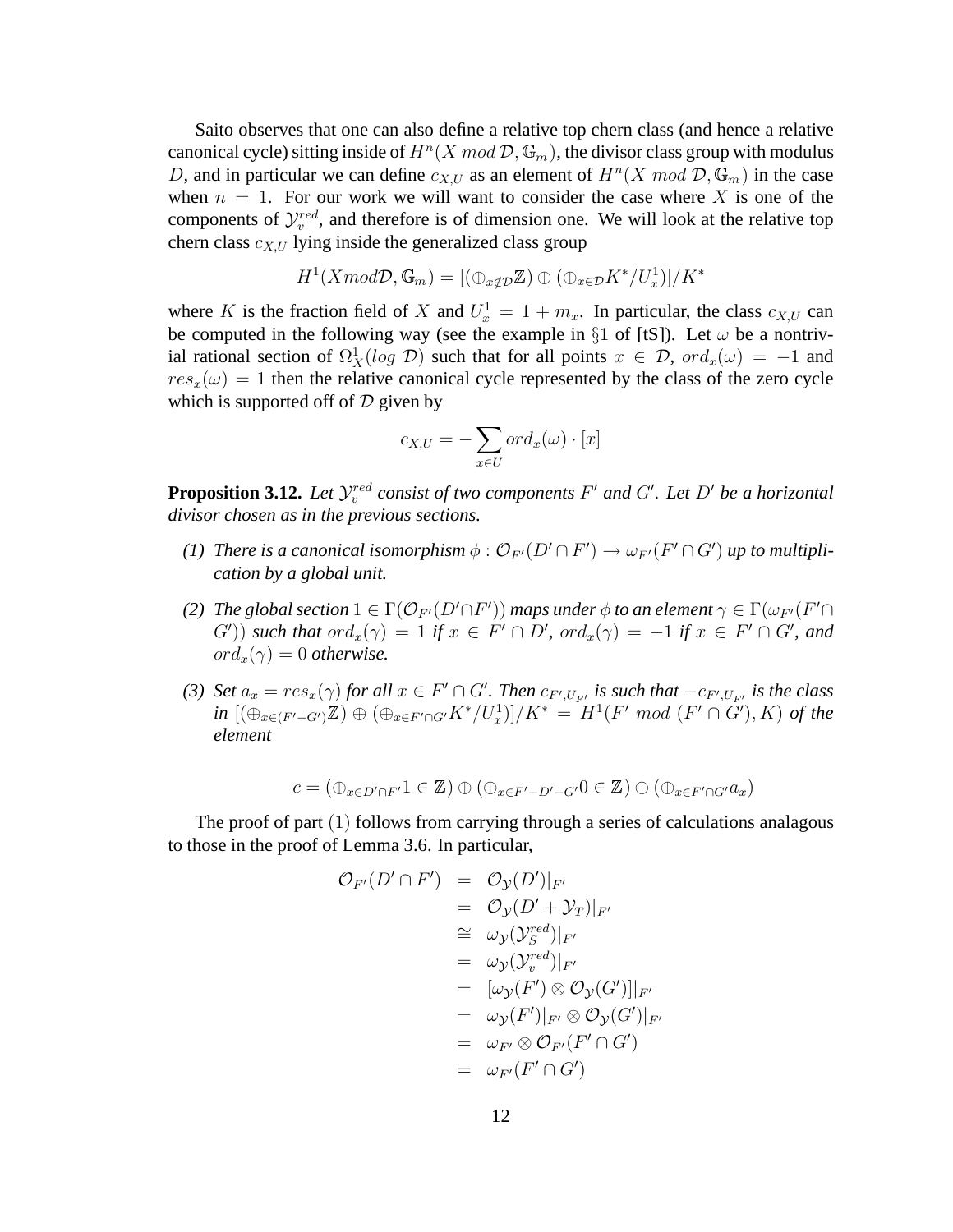To prove parts (2) and (3) of the proposition, we set  $X = F'$  and  $\mathcal{D} = F' \cap G'$ . Proving these statements is then just a matter of calculating the various orders and residues of  $\gamma$ given that we know them for the element  $1 \in \Gamma(\mathcal{O}_{F'}(D' \cap F'))$ . Explicitly, they can be computed by following the residue map on elements of the sheaves through the equalities and congruences in the calculations above. Note that all of the isomorphisms are unique with the exception of  $\mathcal{O}_{\mathcal{Y}}(D' + \mathcal{Y}_T) \cong \omega_{\mathcal{Y}}(\mathcal{Y}_S^{red})$ . This map, while not unique, is welldefined up to multiplication by a global unit, and therefore when we look at classes mod  $K^*$  the discrepancy will not matter.

This proposition gives us an explicit way to construct the relative canonical class in our situation. In particular, the  $a_x$  terms come about because of the difference in natural partial trivializations on the sheaves  $\mathcal{O}_{F'}(D' \cap F')$  and  $\omega_{F'}(F' \cap G')$  associated to the restriction map  $\mathcal{O}_{F'}(D' \cap F') \to \mathcal{O}_{F'}(D' \cap F')|_{F' \cap G'} = \mathcal{O}_{F' \cap G'}$  and the residue maps  $res_x$ .

For the computations in the next section, we will need the following definitions.

**Definition 3.13.** *Define the following classes which lie in the generalized class group*  $H^1(F' \mod (F' \cap G'), K).$ 

- *a. Define an element*  $\lambda \in (\bigoplus_{x \in (F'-G')}\mathbb{Z}) \oplus (\bigoplus_{x \in F'\cap G'}K^*/U^1_x)$  which has components  $\emph{equal to } 1 \in \mathbb{Z}$  at all points  $x \in D' \cap F'$ , equal to  $0 \in \mathbb{Z}$  at all points  $x$  in  $F'-D'-G'$ and equal to the identity in  $K^*/U_x^1$  for all points  $x \in F' \cap G'$ . We then look at the  $class [\lambda]_{F'} \in H^1(F' \mod (F' \cap \tilde{G}'), K)$ , which is the first relative chern class of *the line bundle*  $\mathcal{O}_{F'}(D' \cap F')$  with partial trivializations. One can define  $[\lambda]_{G'}$  in a *similar way.*
- *b.* Let  $\delta_{F'}$  be the class in  $H^1(F' \mod (F' \cap G'), K)$  which corresponds to the element  $\delta=(\oplus 0)\oplus (\oplus a_x)\in (\oplus_{x\in F'-G'}{\mathbb Z})\oplus (\oplus_{xF'\cap G'}K^*/U_x^1)$ . In other words, this element *is trivial at all places corresponding to*  $x \notin F' \cap G'$  *and for those places which correspond to points*  $x \in F' \cap G'$  *consists of the terms*  $a_x$  *coming about as the* difference between the partial trivializations of  $\mathcal{O}_{\mathcal{Y}}(D' + \mathcal{Y}_T)$  and  $\omega_{\mathcal{Y}}(\mathcal{Y}_S^{red})$ , as *found in the above characterization of*  $c_{F',U_{F'}}$ *. Note that*  $\delta_{F'}$  *can be thought of as the quotient of*  $c_{F',U_{F'}}$  *and*  $[\lambda]_{F'}$ *. One can define*  $\delta_{G'}$  *in a similar way.*

### **3.4 The General Case**

We have shown that in the situation where  $\mathcal{Y}_{v}^{red}$  consists of a single component  $F'$  then the fibral contribution to the root number is positive. Now we will consider the next case, where  $\mathcal{Y}_{v}^{red}$  consists of two irreducible components, say  $F'$  and  $G'$ . Note that in particular this implies that  $v \in S$ . Recall that from Equation 3.1 above we are interested in comparing  $\epsilon(D'_v, V)$  and  $\epsilon(\mathcal{Y}_v, V)$ . By our initial assumptions, D' intersects  $\mathcal{Y}_v^{red}$  in smooth points of  $\mathcal{Y}_v^{red}$ , so in particular we get that the set  $D' \cap F' \cap G' = \emptyset$ 

Define  $I_1 = I_{\mu(F)}$  and  $I_2 = I_{\mu(G)}$ , where F and G are components of  $\mathcal{X}_v^{red}$  lying above F' and G' respectively. Then  $det(V^{I_1})$  is a character of the Galois group of the cover  $F \to F'$ , which will be tame with respect to the divisor  $F' \cap G'$ . Classfield theory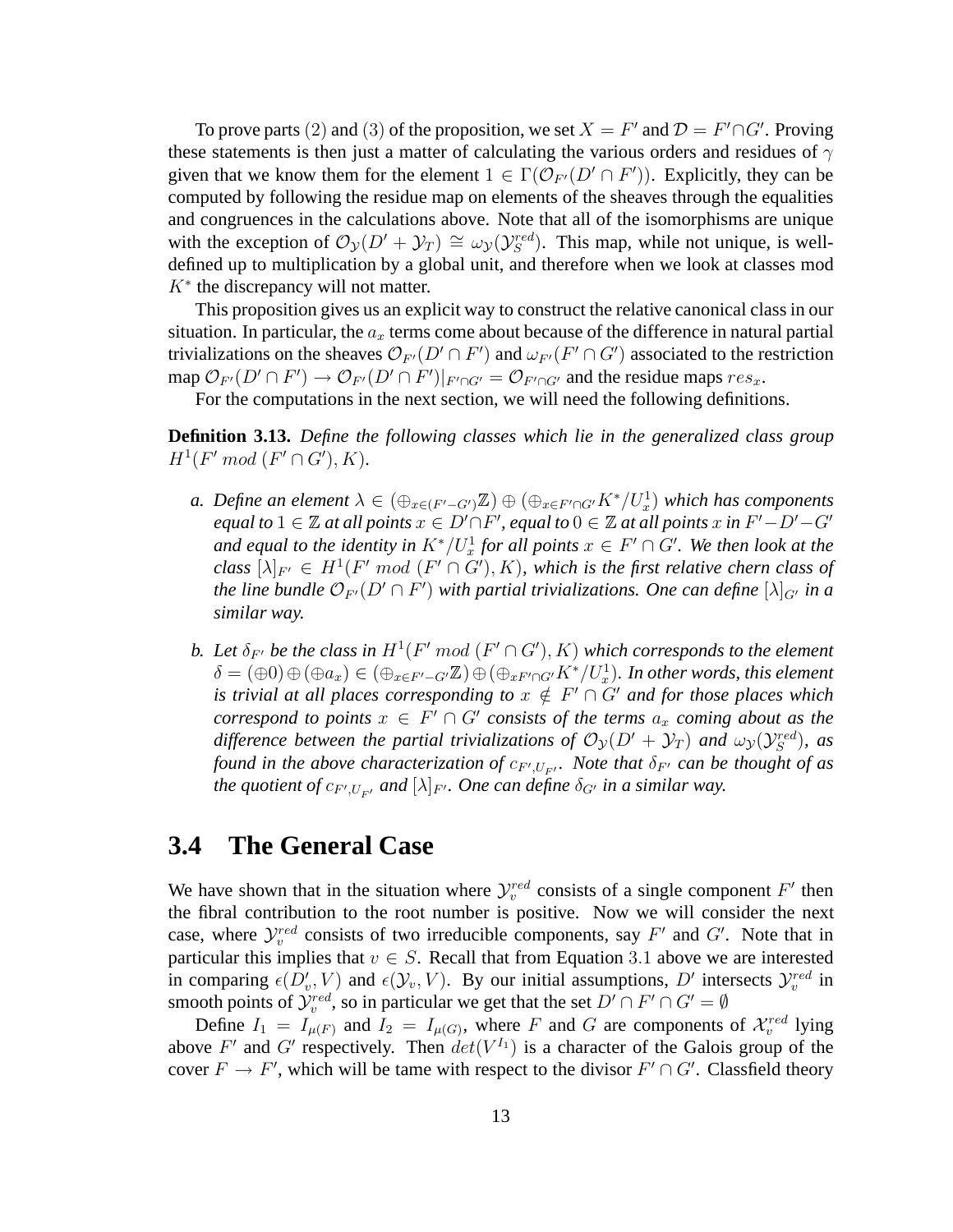says that we can therefore view  $det(V^{I_1})$  as a character of the ray class group of F' with conductor  $F' \cap G'$ . We wish to define the term  $det(V^{I_1})(\pi_{D',y})$  for points  $y \in F'$ . In order to do so, we view  $det(V^{I_1})$  as a character of the ideles  $J_{F'}$  of F'. In other words, it is an idele class character modulo the conductor, which will be supported on  $F' \cap G'$ . We then define  $det(V^{I_1})(\pi_{D',y})$  to be the value of  $det(V^{I_1})$  on the idele  $(1,\ldots,1,\pi_{D',y},1,\ldots)$ which is trivial away from y. This is well defined as the conductor of  $det(V^{I_1})$  does not involve  $y$  and the difference between two local uniformizers is a unit.

If we define  $det(V^{I_1})(D' \cap F')$  to be equal to the product  $\prod_{y \in D' \cap F'} det(V^{I_1})(\pi_{D',y}),$ then this term will be independent of the choices of uniformizers as all components are unramified, and we are able to make the following calculation:

$$
\epsilon(D'_v, V) = \prod_{y \in D' \cap \mathcal{Y}_v^{red}} \epsilon(y, V)
$$
  
\n
$$
= \prod_{y \in D' \cap F'} \epsilon(y, V) \prod_{y \in D' \cap G'} \epsilon(y, V)
$$
  
\n
$$
= \prod_{y \in D' \cap F'} \det(V^{I_1})(\pi_{D', y}) \prod_{y \in D' \cap G'} \det(V^{I_2})(\pi_{D', y})
$$
  
\n
$$
= \det(V^{I_1})(D' \cap F') \cdot \det(V^{I_2})(D' \cap G')
$$
(3.2)

Recall that in the case where  $\mathcal{Y}_v^{red}$  consisted of a single component F', we were able to show that  $\epsilon(D'_v, V) = det(V^I)(D' \cap F')$ . In that case Lemma 3.6 showed that our hypothesis on  $D'$  implied that  $D' \cap F'$  was a canonical divisor on  $F'.$  The preceding section showed that in this more complicated case, while  $D' \cap F'$  is not a canonical divisor on  $F'$ , it is close to being one. To make this precise requires the results of the previous section. In particular, when viewed as an idele class character,  $det(V^{I_1})$  breaks into components  $det(V^{I_1})_x$  which are unramified for all  $x \notin F' \cap G'$ , and therefore we get

$$
det(V^{I_1})(D' \cap F') = \prod_{y \in D' \cap F'} det(V^{I_1})_y(\pi_{D',y}) = det(V^{I_1})([\lambda]_{F'})
$$

Therefore Equation 3.2 says that in the case where  $V$  is an orthogonal virtual representation of dimension 0 and trivial determinant,  $\mathcal{Y}^{red}_v$  consists of two components  $F'$  and  $G'$  and  $D'$  is chosen as above, then we have that

$$
\epsilon(D'_v, V) = det(V^{I_1})([\lambda]_{F'})det(V^{I_2})([\lambda]_{G'})
$$
\n(3.3)

Switching gears, we now want to take a look at the term  $\epsilon(\mathcal{Y}_v, V)$ . For the moment, we will assume that  $F' \cap G'$  consists of a single point z. We begin by looking at the two exact sequences:

$$
0 \to U = \mathcal{Y}_v^{red} - z \to \mathcal{Y}_v^{red} \to z \to 0
$$

$$
0 \to U \to \widehat{\mathcal{Y}_v^{red}} = F' \amalg G' \to \{z_{F'}, z_{G'}\} \to 0
$$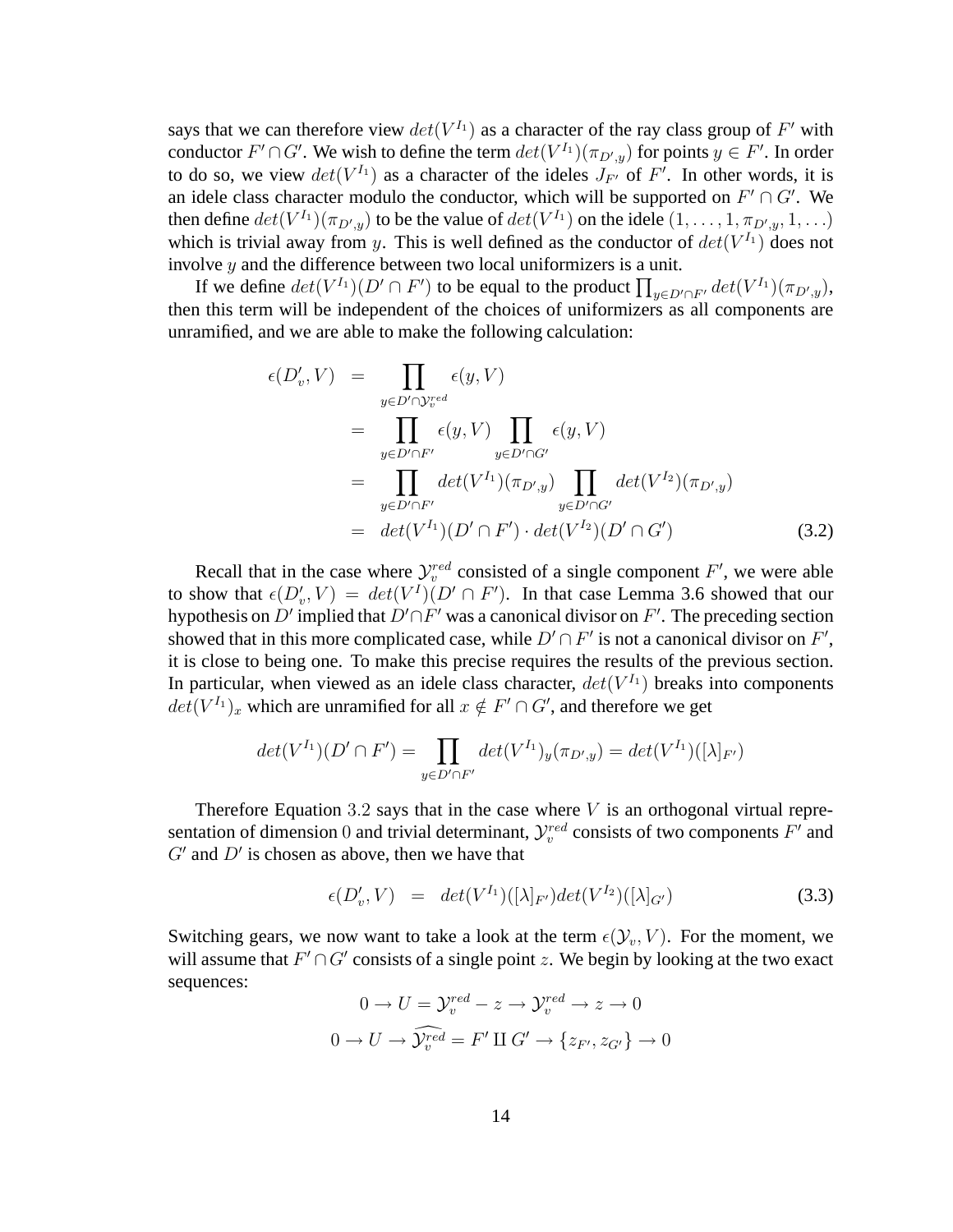where  $z_{F'}$  (respectively  $z_{G'}$ ) is the point z thought of as sitting just on  $F'$  (respectively  $G'$ ). Epsilon factors are multiplicative within exact sequences as well as in disjoint unions, so these sequences imply that

$$
\epsilon(\mathcal{Y}_v^{red}, V) = \epsilon(U, V)\epsilon(z, V)
$$
  
= 
$$
\frac{\epsilon(F', V)\epsilon(G', V)}{\epsilon(z_{F'}, V)\epsilon(z_{G'}, V)}\epsilon(z, V)
$$
 (3.4)

To continue, we must consider the  $\epsilon(F', V)$  term. In order to compute this term we use the following result proven by Saito in [tS]

**Lemma 3.14.** Let  $X, U$  be as in Definition 3.11, and let the action of  $G$  be étale on  $U$ . *Then*  $\prod_{y \in U} \epsilon_y(X, V) = det(V)(c_{X,U})$ 

Applying this lemma to our situation, we are able to make the following computation:

$$
\epsilon(F', V) = \epsilon(F', V^{I_1})
$$
  
\n
$$
= \prod_{y \in (F')^0} \epsilon_y(F', V^{I_1})
$$
  
\n
$$
= \epsilon_z(F', V^{I_1}) \prod_{y \neq z} (\epsilon_y(F', V^{I_1}))
$$
  
\n
$$
= \epsilon_z(F', V^{I_1}) det(V^{I_1}) (c_{F', U_{F'}})
$$
  
\n
$$
= \epsilon_{0,z}(F', V^{I_1}) \epsilon(z_{F'}, V^{I_1}) det(V^{I_1}) (c_{F', U_{F'}})
$$
\n(3.5)

Plugging Equation 3.5 (and the analogous formula for  $\epsilon(G', V)$ ) into Equation 3.4 gives that

$$
\epsilon(\mathcal{Y}_v^{red}, V) = \epsilon_{0,z}(F', V^{I_1}) \epsilon_{0,z}(G', V^{I_2}) \det(V^{I_1})(c_{F', U_{F'}}) \det(V^{I_2})(c_{G', U_{G'}}) \epsilon(z, V)
$$

which we we can combine with Equation 3.3 to get that

$$
\frac{\epsilon(\mathcal{Y}_{v}, V)}{\epsilon(D'_{v}, V)} = \frac{\det(V^{I_{1}})(c_{F', U_{F'}}) \det(V^{I_{2}})(c_{G', U_{G'}})}{\det(V^{I_{1}})([\lambda]_{F'}) \det(V^{I_{2}})([\lambda]_{G'})} \epsilon_{0,z}(F', V^{I_{1}}) \epsilon_{0,z}(G', V^{I_{2}}) \epsilon(z, V)
$$

Note that

$$
\frac{det(V^{I_1})(c_{F',U_{F'}})}{det(V^{I_1})([\lambda]_{F'})}=det(V^{I_1})(\delta_{F'})
$$

where  $\delta$  is the class defined in Definition 3.13.

Considering a slightly more general case, in which we still only have two components, but where  $F' \cap G'$  consists of more than one point, it is clear that all of the calculations will follow through and we will get that

$$
\frac{\epsilon(Y_v, V)}{\epsilon(D'_v, V)} = det(V^{I_1})(\delta_{F'})det(V^{I_2})(\delta_{G'}) \prod_{z \in F' \cap G'} \epsilon_{0,z}(F', V^{I_1})\epsilon_{0,z}(G', V^{I_1})\epsilon(z, V)
$$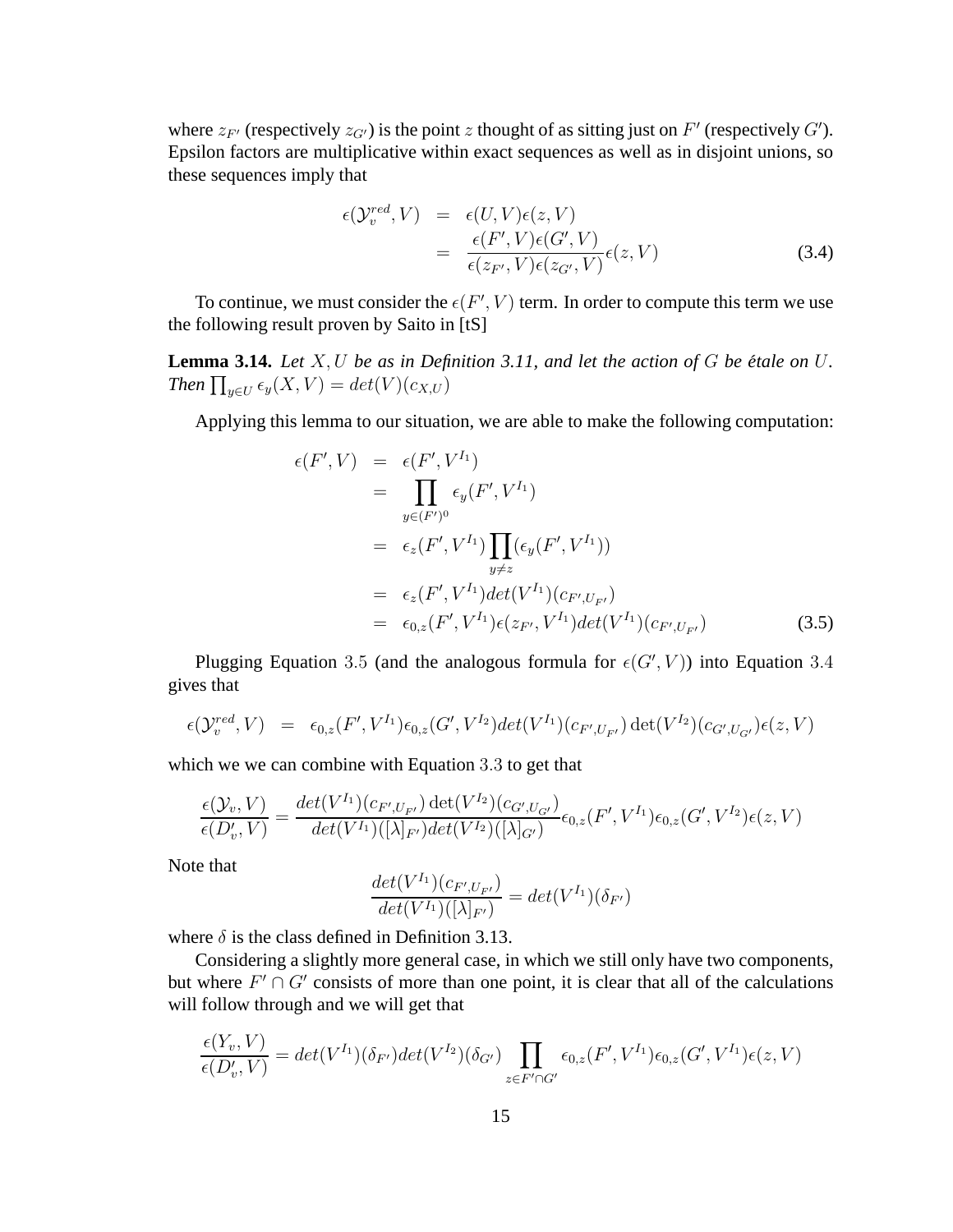If we have more than two components in  $\mathcal{Y}_v^{red}$  then the bookkeeping becomes more complicated but the mathematics does not. We first set up the necessary notation. Let  $C_i$ be the components of  $\mathcal{Y}_v^{red}.$  Furthermore, let  $C_{i,j}=C_i\cap C_j,$   $Z=\cup_{i\neq j}C_{i,j}$  be the collection of all intersection points and let  $U_{C_i}$  be the open set consisting of  $C_i - Z$ . Finally, let  $I_i$  be the inertia group associated to  $C_i$  as above. We are still interested in computing  $\epsilon(\mathcal{Y}_v, V)$ and  $\epsilon(D'_v, V)$ . Let  $\lambda_v$  and  $\delta_{v,C_i}$  be the classes  $\lambda$  and  $\delta$  defined above for a particular class v and a particluar component  $C_i$ . In particular, recall that  $\delta_{v,C_i}$  can be calculated purely from looking at points  $z \in Z$ 

For the latter, the computation works just as it did before, as we know that if  $i < j$  the  $C_{i,j}$  are disjoint from each other as well as from  $D'$ . We obtain that

$$
\epsilon(D'_v, V) = \prod_i det(V^{I_i})(C_i \cap D')
$$
  
= 
$$
\prod_i det(V^{I_i})([\lambda_v]_{C_i})
$$

To compute  $\epsilon(\mathcal{Y}_v, V)$  we need to use the following exact sequences:

$$
0 \to U = \mathcal{Y}_v^{red} - Z \to \mathcal{Y}_v^{red} \to Z \to 0
$$

$$
0 \to U \to \widehat{\mathcal{Y}_v^{red}} = \amalg_i C_i \to \amalg_{i \neq j} C_{i,j} \to 0
$$

where  $\prod_{i\neq j}C_{i,j}$  can be thought of as the set consisting of two copies of Z, with each point considered as sitting once on each of the two  $C_i$  which it comes from originally. We can now use these sequences as well as the above calculations of  $\epsilon(C_i, V)$  to get that

$$
\epsilon(\mathcal{Y}_v^{red}, V) = \epsilon(U, V)\epsilon(Z, V)
$$
  
= 
$$
\prod_i \epsilon(C_i, V) \prod_{z \in Z} \frac{\epsilon(z, V)}{\epsilon(z_{C_{i_1}}, V)\epsilon(z_{C_{i_2}}, V)}
$$
  
= 
$$
\prod_i det(V^{I_i})(c_{C_i, U_{C_i}}) \prod_{z \in Z} \epsilon_{0, z}(C_{i_1}, V^{I_{i_1}})\epsilon_{0, z}(C_{i_2}, V^{I_{i_2}})
$$

where we think of  $z \in Z$  as lying on  $C_{i_1} \cap C_{i_2}$ . If we put all of these calculations together we get the following result.

**Theorem 3.15.** *Under all of the above hypotheses and notation, we get that for all* v*,*

$$
\frac{\epsilon(\mathcal{Y}_v, V)}{\epsilon(D'_v, V)} = \prod_i det(V^{I_i})(\delta_{v,C_i}) \prod_{z \in Z} \epsilon_{0,z}(C_{i_1}, V^{I_{i_1}})\epsilon_{0,z}(C_{i_2}, V^{I_{i_2}})\epsilon(z, V)
$$

*where both of these products are equal to one if the set* Z *is empty.*

Combining Equation (3.1), Lemma 3.4 and Theorem 3.15 gives a precise form of Theorem 1.1. Note that other than the term  $\epsilon_{\infty}(\mathcal{Y}, V)$ , the other terms depend only on the crossing points of the components of fibers  $\mathcal{Y}_v^{red}$ .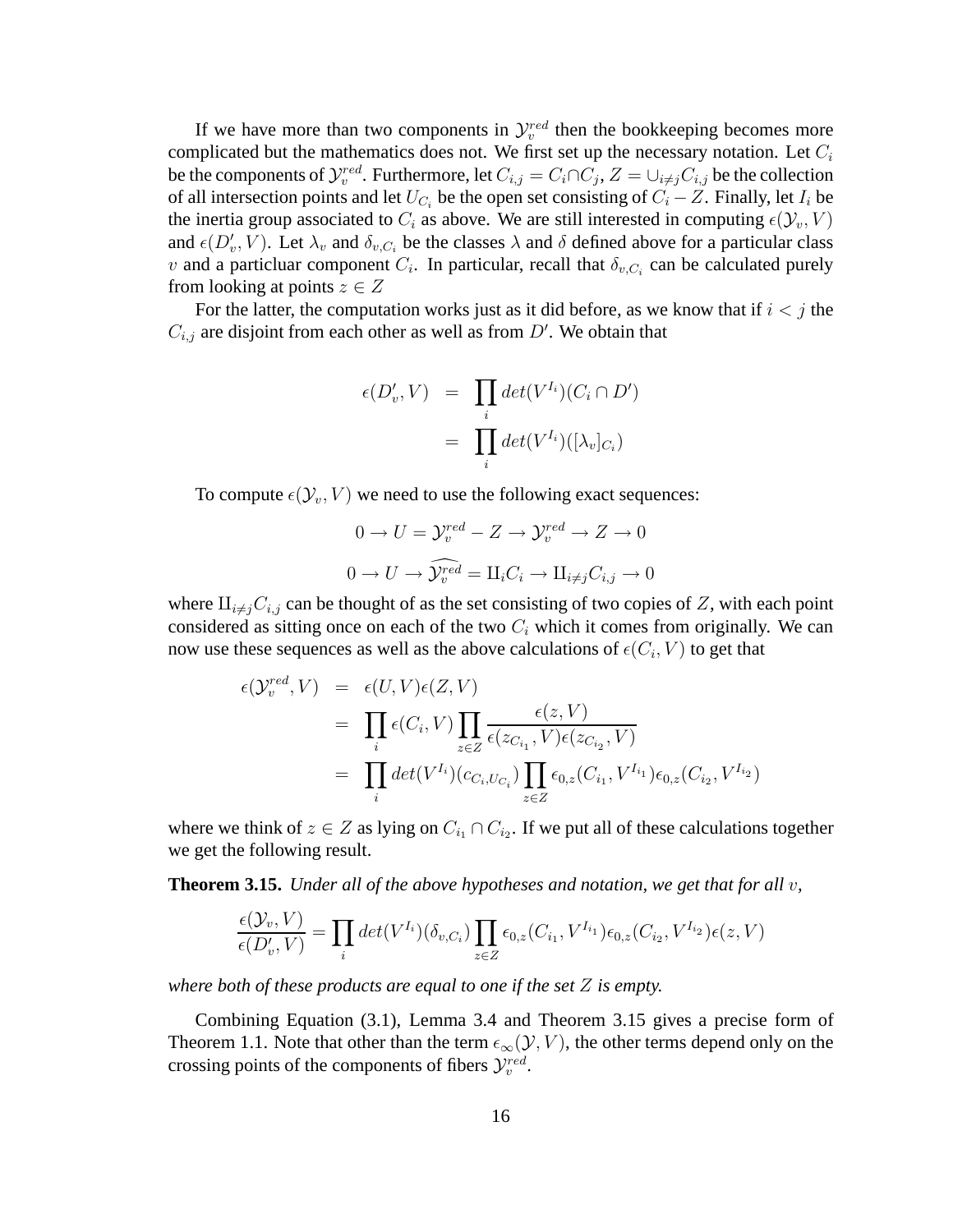# **Chapter 4**

# **Connections to Other Work**

In this chapter we define an element of the Brauer group  $H^2(\mathbb{Q}, \mathbb{Z}/2\mathbb{Z})$  related to the results of the previous section and prove a connection between it and the Galois theoretic invariant  $w_2(\pi)$  defined by Cassou-Nogues, Erez, and Taylor.

### **4.1 Definition of**  $\mu(\mathcal{X}, G, V)$

In order to define the invariant  $\mu(\mathcal{X}, G, V) \in H^2(\mathbb{Q}, \mathbb{Z}/2\mathbb{Z})$  we must first impose an additional condition on our horizontal divisor  $D'$ . In particular, we must assume that  $D'$  is chosen so that when we calculate the  $a_x$  terms by the residue maps as in Definition 3.13, they are all equal to 1. We will call such a choice of  $D'$  a nice divisor.

Given any horizontal divisor  $D<sup>'</sup>$  as in Chapter 3, it is possible to find a nice divisor which is close to it due to the following moving lemma, which is proven in section 4.3. In particular, this shows that nice divisors  $D'$  always exist and therefore that our class  $\mu(\mathcal{X}, G, V)$  will be well-defined.

**Lemma 4.1.** *There exists a meromorphic function*  $h$  *on*  $\mathcal{Y}_v^{red}$  *such that the divisor of*  $h$ intersects the special fibers  $\mathcal{Y}^{red}_v$  transversally at smooth points away from  $D'_v$  and such *that h takes on prescribed values at the singular points of*  $\mathcal{Y}^{red}_{v}$ *. In particular, given a horizontal divisor*  $D'$  *as in the previous section, the divisor*  $D' + div(h)$  *will have residue* maps equal to one at the crossing points of components of  $\mathcal{Y}^{red}_{v}.$ 

It is clear that for all nice divisors D', the classes  $\delta_{v,C_i}$  defined in Definition 3.13 are the same and in particular that the terms  $det(V^{I_i})(\delta_{v,C_i})$  are independent of the choice of a nice divisor. This allows us to prove the following.

**Proposition 4.2.** *In the case where* V *is an orthogonal representation of dimension equal to zero and trivial determinant and where*  $D'$  *is a nice divisor, the local constant*  $\epsilon_v(D',V)$ *is independent of the choice of D'. In particular, the element*  $\mu(\mathcal{X}, G, V)$  *in the global Brauer group*  $H^2(\mathbb{Q}, \mathbb{Z}/2\mathbb{Z})$  whose local invariant at the place v is given by the sign of  $\epsilon_v(D',V)$  is well-defined.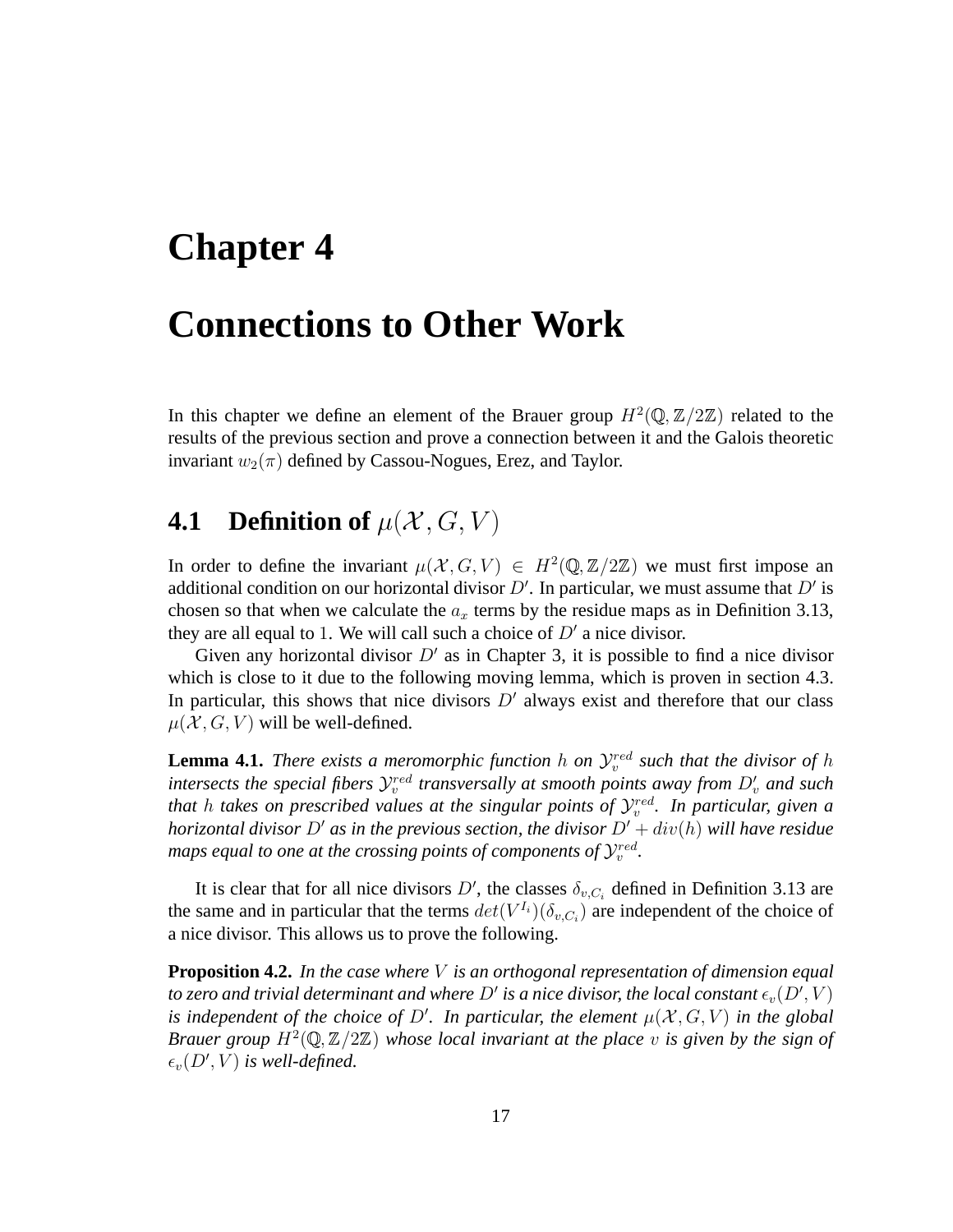**Proof:** If V is of dimension 0 and trivial determinant, the proposition follows from the statement of Theorem 3.15. For any fixed place  $v$  of  $\mathbb{Q}$ , it is clear that the right hand side of the equation in Theorem 3.15 is independent of our choice of a nice canonical divisor  $D'$ , as the  $det(V^{I_i})(\delta_{v,C_i})$  terms are. Furthermore, it is clear that  $\epsilon(\mathcal{Y}_v, V)$  is independent of our choice of D'. Thus, it follows from the theorem that  $\epsilon_v(D', V)$  is independent of the choice of D'. Next, we note that lemma 3.3 tells us that  $\epsilon_{v,0}(D',V)$  must also be independent of our choice of D'. Therefore it must be the case that  $\epsilon_v(D', V) = \epsilon_{v,0}(D', V)\epsilon(D'_v, V)$  is independent of the choice of D'. The product of all of the  $\epsilon_v(D', V)$  is equal to  $\epsilon(D', V)$ , which must be equal to one from the Fröhlich-Queyrut theorem. This tells us that we can define an element  $\mu(\mathcal{X}, G, V)$  in  $H^2(\mathbb{Q}, \mathbb{Z}/2\mathbb{Z})$  by setting the local component at the prime v to be equal to the sign of  $\epsilon_v(D', V)$ .

### **4.2** The connection to  $w_2(\pi)$

In this section, we will consider the relationship between the class  $\mu(\mathcal{X}, G, V)$  lying in  $H^2(\mathbb{Q}, \mathbb{Z}/2\mathbb{Z})$  which we defined in proposition 4.2 and the Stiefel-Whitney class  $w_2(\pi) \in$  $H^2(Y_{et}, \mathbb{Z}/2\mathbb{Z})$  associated to the cover  $\pi : \mathcal{X} \to \mathcal{Y}$  which is considered by Cassou-Nogues, Erez, and Taylor in [CNET]. To begin this comparison, we describe their construction.

Let  $\pi : \mathcal{X} \to \mathcal{Y}$  be a tamely ramified cover of degree n, where X and Y are regular schemes and  $Y$  is connected. Furthermore, we must make the technical assumption that the ramification indices are all odd. Cassou-Nogues, Erez, and Taylor use Grothendeick's equivariant cohomology theory to define an invariant  $w_2(\mathcal{X}/\mathcal{Y}) = w_2(\pi) \in H^2(\mathcal{Y}_{et}, \mathbb{Z}/2\mathbb{Z})$ associated to this situation. Their definition generalizes to define classes  $w_i(\pi)$  which lie in  $H^i(\mathcal{Y}_{et}, \mathbb{Z}/2\mathbb{Z})$  for all positive integers i, but in this thesis we will only be interested in  $w_2$ . These terms are generalized Stiefel-Whitney classes, and are obtained by pulling back the universal Hasse-Witt classes defined by Jardine using classifying maps related to a quadratic form  $E$ . The precise definition of  $E$  uses the existence of a locally free sheaf  $\mathcal{D}_{\mathcal{X}}^{-1/2}$  whose square is the inverse different of the covering  $\mathcal{X}/\mathcal{Y}$ . In the case of unramified coverings  $\mathcal{D}_{\mathcal{X}/\mathcal{Y}}^{-1/2} = \mathcal{O}_{\mathcal{X}}$ .

In [CNET] they prove the following equality in  $H^2(\mathcal{Y}_{et}, \mathbb{Z}/2\mathbb{Z})$ , which is an analog of a theorem of Serre:

$$
w_2(\pi_*(\mathcal{D}_{\mathcal{X}/\mathcal{Y}}^{-1/2}, Tr_{\mathcal{X}/\mathcal{Y}})) = w_2(\pi) + (2) \cup (d_{\mathcal{X}/\mathcal{Y}}) + \rho(\mathcal{X}/\mathcal{Y})
$$

where  $\rho(\mathcal{X}/\mathcal{Y})$  is defined by the ramification of  $\mathcal{X}/\mathcal{Y}$ ,  $d_{\mathcal{X}/\mathcal{Y}}$  is the function field discriminant, and the left hand side of the equation is the Hasse-Witt invariant associated to the square-root of the inverse different bundle. Note that if we look at the one-dimensional version of this formula the middle term on the right hand side becomes trivial. Therefore, in the case of étale covers of curves the formula reduces to

$$
w_2(\pi) = w_2(\pi_*(\mathcal{D}_{\mathcal{X}/\mathcal{Y}}^{-1/2}, Tr_{\mathcal{X}/\mathcal{Y}})) = w_2(E)
$$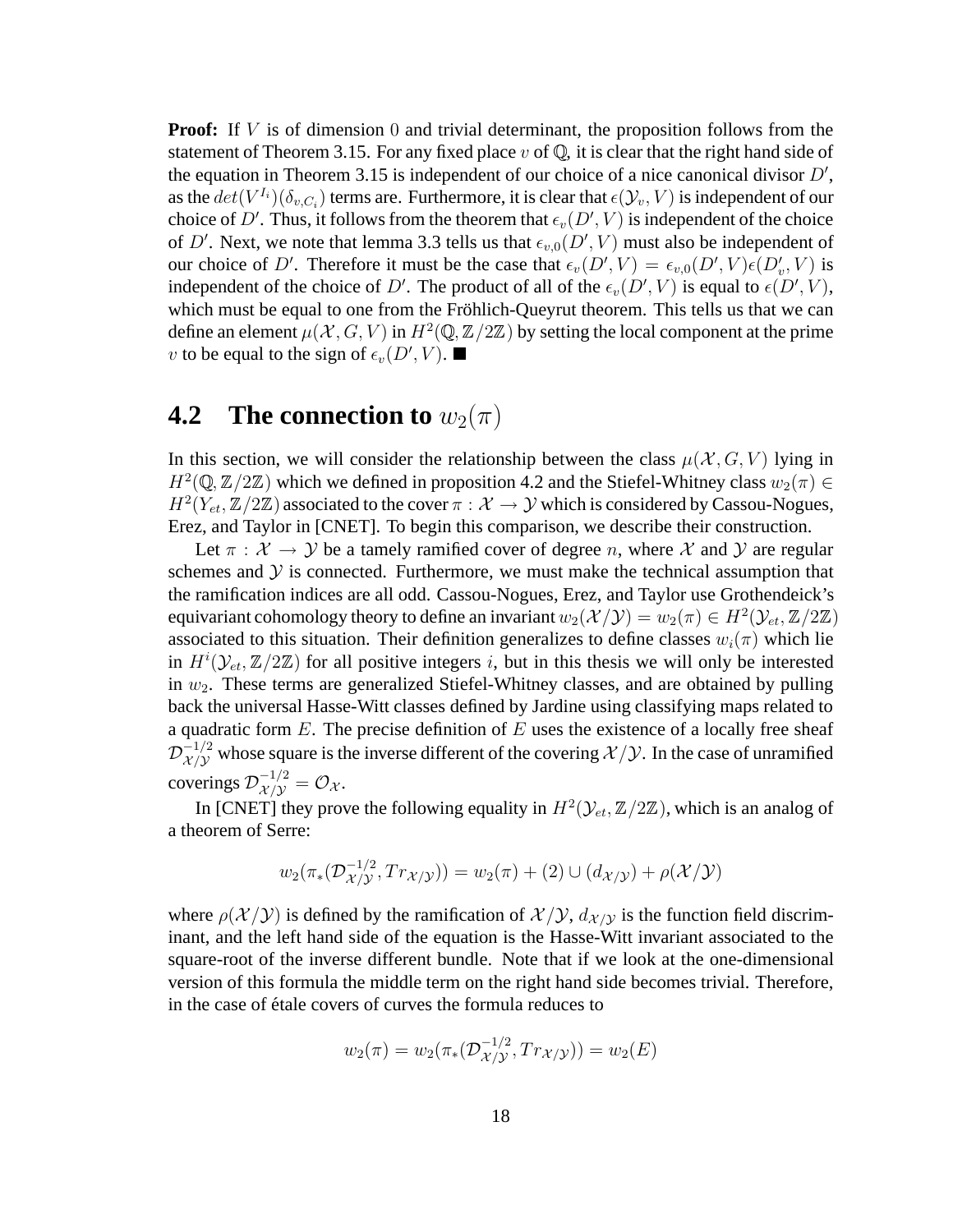where  $w_2(E)$  is the second Hasse-Witt invariant associated to the square root of the inverse different, as described in detail in [CNET].

Let  $D'$  be a choice of a canonical divisor on  $Y$  in the sense of the previous chapters, and let  $i : D' \hookrightarrow \mathcal{Y}$  be the natural inclusion. An étale covering of  $\mathcal{Y}$  naturally restricts to give an étale covering of  $D'$ . We now have the following natural maps

$$
i^*: H^2(\mathcal{Y}_{et}, \mathbb{Z}/2\mathbb{Z}) \to H^2(D'_{et}, \mathbb{Z}/2\mathbb{Z})
$$
  

$$
res: H^2(D'_{et}, \mathbb{Z}/2\mathbb{Z}) \to H^2_{et}(\mathbb{Q}(D'), \mathbb{Z}/2\mathbb{Z}) = H^2_{gal}(\overline{\mathbb{Q}}/\mathbb{Q}(D'), \mathbb{Z}/2\mathbb{Z})
$$
  

$$
cor: H^2_{gal}(\overline{\mathbb{Q}}/\mathbb{Q}(D'), \mathbb{Z}/2\mathbb{Z}) \to H^2(\mathbb{Q}, \mathbb{Z}/2\mathbb{Z})
$$

where the latter two maps are restriction and corestriction in the sense of Serre (for details see Chapter VII of [Se]). Composing these maps gives a natural map

$$
H^2(\mathcal{Y}_{et},\mathbb{Z}/2\mathbb{Z})\to H^2(\mathbb{Q},\mathbb{Z}/2\mathbb{Z})
$$

We denote the image of the class  $w_2(\pi) \in H^2(\mathcal{Y}_{et}, \mathbb{Z}/2\mathbb{Z})$  under this map by  $\tilde{w}_2(\pi) \in$  $H^2(\mathbb{Q}, \mathbb{Z}/2\mathbb{Z})$ . At first glance it appears as though this element may depend on our choice of canonical divisor  $D'$ . However, we want to show that it does not depend on this choice and furthermore that the element  $\tilde{w}_2(\pi)$  is connected in a natural way to the element  $\mu(X, G, V)$ . Recall that  $\mu(X, G, V)$  is defined by letting the local invariant at the place v be given by the sign of  $\epsilon(D_v', V)$  but also turns out to be independent of our choice of a canonical divisor  $D'$ .

Of course, the class  $\mu(\mathcal{X}, G, V)$  depends on the choice of a representation V of G. The natural representation to consider is  $R$ , the regular representation of the group  $G$ . In particular, the nicest possible theorem would say that if  $V$  were the regular representation of G,  $\mu(\mathcal{X}, G, V)$  would equal to  $\tilde{w}_2(\pi)$ . However, we have only shown that  $\mu(\mathcal{X}, G, V)$  is a well-defined class in the case where  $V$  is of dimension zero and of trivial determinant, neither of which holds for R. So instead of setting  $V = R$ , we consider the representation  $V = R - det(R) - T^{n-1}$ , where  $det(R)$ , the determinant of the regular representation, is a character whose order is either one or two,  $T$  is the trivial representation and  $n$  is the degree of the cover  $\mathcal{X}/\mathcal{Y}$ . This choice of V is an orthogonal representation, and it has trivial determinant and dimension 0. In this case, we can prove the following theorem:

**Theorem 4.3.** Assume that we are in the above situation, and in particular that  $V =$  $R - det(R) - T^{n-1}$ . Let  $\mathcal{Y}_1/\mathcal{Y}$  be either the trivial cover or the subcover of  $\mathcal{X}/\mathcal{Y}$  of *degree 2, depending on whether* det(R) *is of order* 1 *or* 2 *respectively. Then as classes in*  $H^2(\mathbb{Q}, \mathbb{Z}/2\mathbb{Z})$ *, we have the equality* 

$$
\mu(\mathcal{X}, G, V) = \tilde{w}_2(\mathcal{X}/\mathcal{Y}) - \tilde{w}_2(\mathcal{Y}_1/\mathcal{Y}) - (n-1)\tilde{w}_2(\mathcal{Y}/\mathcal{Y})
$$

The proof of this theorem relies on the interpretation of each side of the equation as a Stiefel-Whitney class. In particular, Cassou-Nogues, Erez, and Taylor show that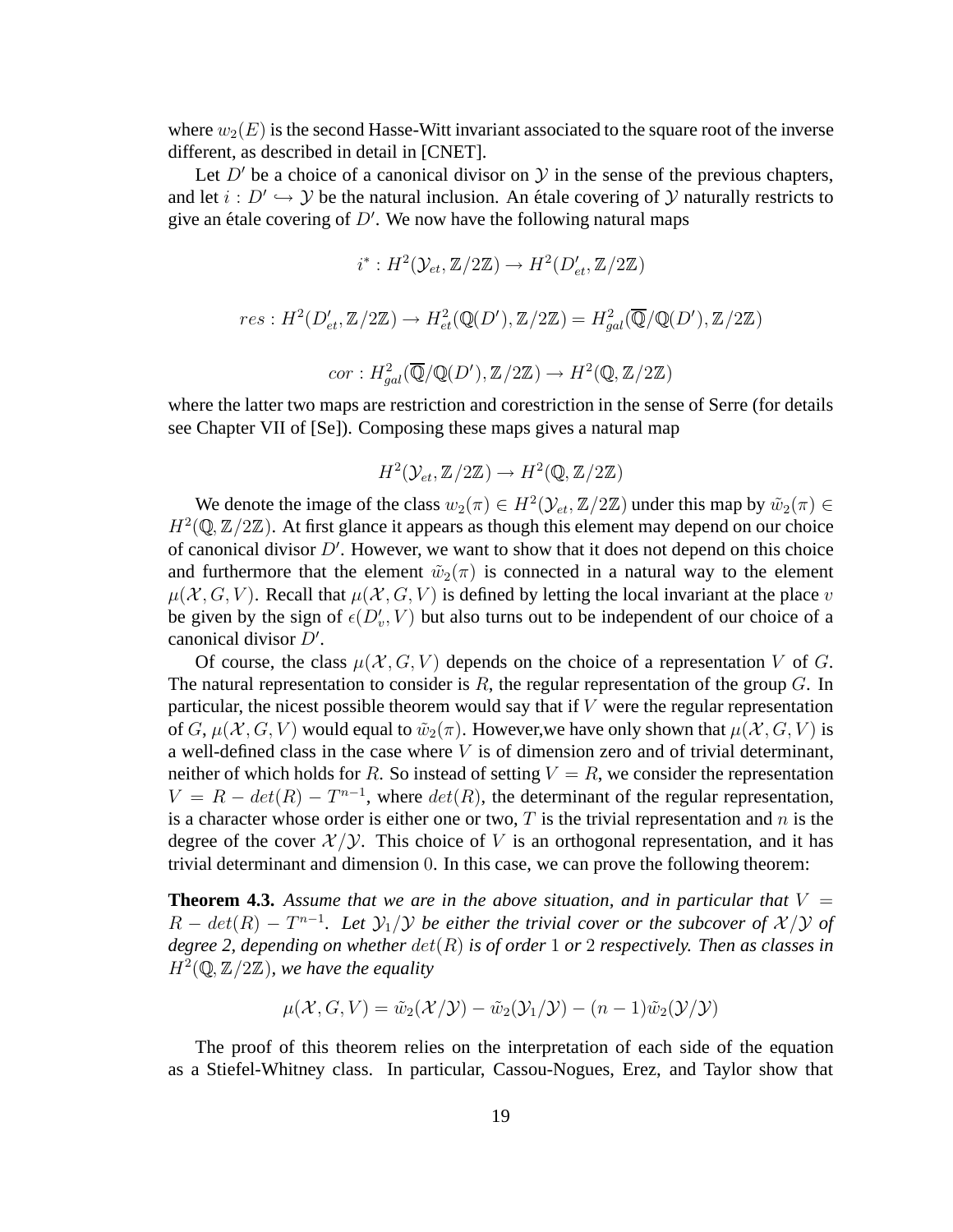the element  $w_2(\pi)$  is the Hasse-Witt invariant associated to the full covering of surfaces. Thus, when we restrict the class to the one-dimensional divisor  $D'$  we see that the element  $i^*(w_2(\pi)) \in H^2(D'_{et}, \mathbb{Z}/2\mathbb{Z})$  is equal to the Stiefel-Whitney class associated to the form  $E' = (D_{D/D'}^{-1/2}, Tr_{D/D'})$  on the canonical divisor D' of  $Y$ . This follows as a generalization to étale cohomology of results of Fröhlich in [F], which allow us to associate the class  $i^*(w_2(\pi))$  to G-extensions of the ring of integers of the residue field of the generic point of  $D^{\prime}$ .

Next we make use of the results of Deligne which allow us to interpret local Stiefel-Whitney classes in terms of local root numbers. In particular, the following lemma is shown in [D2]:

**Lemma 4.4.** Let  $d = 1$ , so that the fibers  $\mathcal{X}_v$  and  $\mathcal{Y}_v$  are all one dimensional schemes. *Furthermore, let* V *be an orthogonal virtual representation of dimension zero and trivial determinant.* Under these hypotheses, the local root number  $W(V_v) = sign(\epsilon_v(\mathcal{Y}, V))$ *is equal to*  $exp(2\pi i c l(sw_v))$ *, where*  $sw_v$  *is the local Stiefel-Whitney class, and*  $c l(sw_v)$  ∈  $\{0, 1/2\} \subset \mathbb{Q}/\mathbb{Z}$ .

In other words, in characteristic not equal to two, the sign of the  $\epsilon$ -constants  $\epsilon_v(D', V)$ of the representation on the one dimensional horizontal divisor  $D'$  are determined by whether or not the classes  $w_2(\pi)$  are trivial in the Brauer group, and  $\epsilon_v(D', V)$  is automatically positive when  $v = 2$ . One can see that these are exactly the terms which come up in the computation of the class of Cassou-Nogues, Erez, and Taylor.

In particular,  $\epsilon_v(D', V) = \epsilon_v(D', R) \epsilon_v(D', det(R))$  is the same as the local Hasse-Witt invariants. However, we are working with étale covers of curves and so from the results of [CNET] discussed above, these Hasse-Witt invariants are simply the images of the appropriate classes  $w_2(\pi)$ . This proves Theorem 4.3.

### **4.3 Proof of Lemma 4.1**

The proof of Lemma 4.1 involves a generalized version of Bertini's Theorem. For now, let us assume that X is a smooth curve defined over an infinite field  $k$  and let us choose a finite set of points  $p_1, \ldots, p_m$  on X. We define the divisor  $p = \sum_i p_i$ . Furthermore, let us choose constants  $c_i$  which lie in the residue field  $k(p_i)$  of the points  $p_i$ . Finally, let us choose  $\Lambda$  to be an effective very ample divisor on X of large degree which is supported off of p. We look at the group of global sections  $H^0(X, \mathcal{O}_X(\Lambda))$  and let  $f_0, \ldots, f_t$  be a basis of this group. This basis defines a projective embedding from X into  $\mathbb{P}^t_k$  whose projective coordinates we will write as  $x_0, \ldots, x_t$ .

We wish to prove that there exist linear forms  $l_0$  and  $l_1$  in the variables  $x_i$  such that the following properties hold:

(1) For  $j = 0, 1$ , let  $H_j$  be the hyperplane defined by  $l_j = 0$  in  $\mathbb{P}_k^t$ . Then  $H_j \cap X$  is a finite set of closed points which is regular and disjoint from  $\{p_1, \ldots, p_m\}$ . Furthermore, we wish to choose the  $l_j$  so that  $H_1 \cap H_2 \cap X$  to be empty.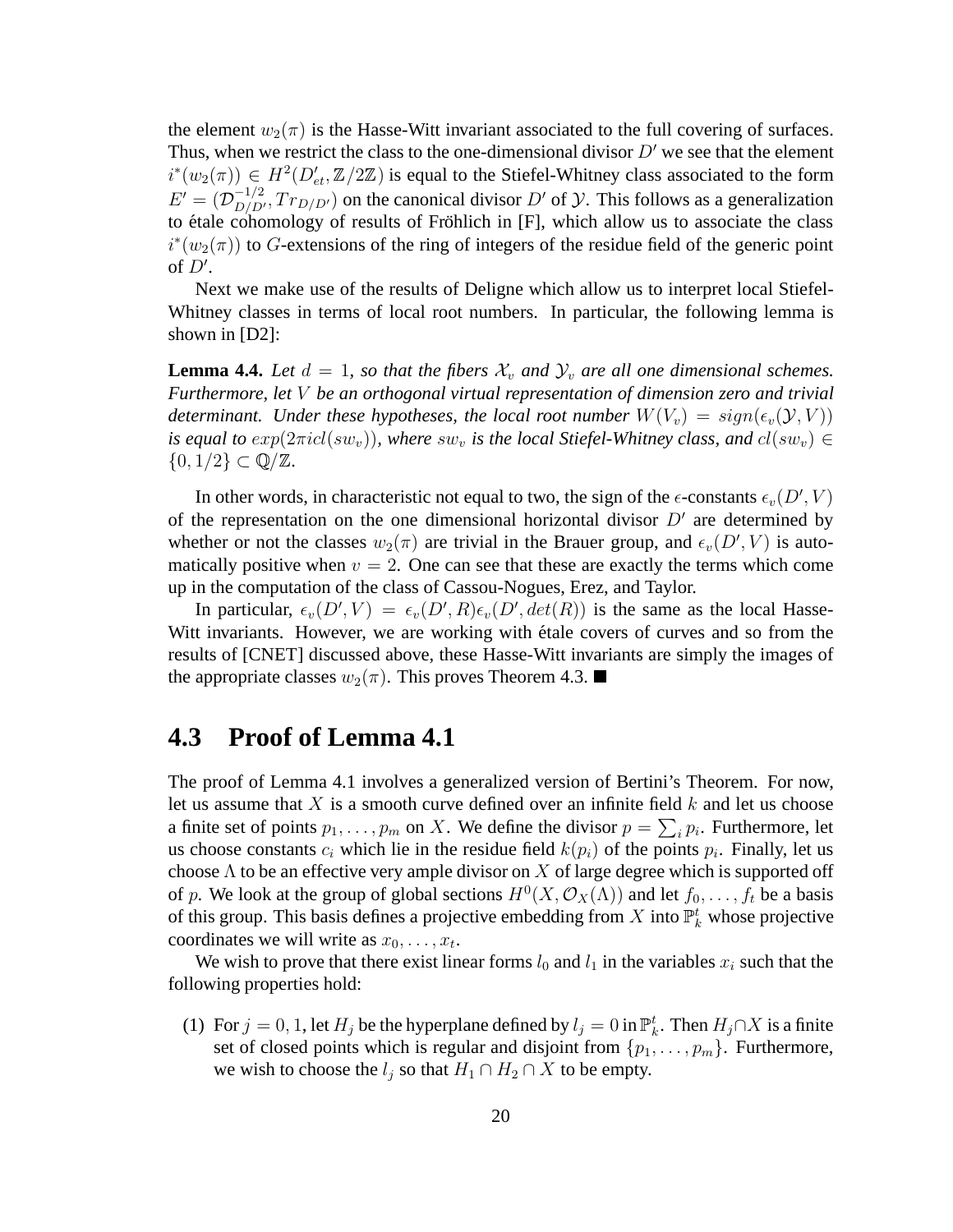(2) It follows from (1) that the function  $l_1/l_0|_X$  is in  $\mathcal{O}_{X,p_i}$  for each i. We wish to impose the additional conditions that the image of  $l_1/l_0$  in each  $k(p_i)$  are the prescribed constants  $c_i$ .

The classical version of Bertini's Theorem (Theorem II.8.18 of [H]) tells us that there exist linear forms  $l_0$  so that  $H_0$  satisfies condition (1). We now fix one choice of such an  $l_0$ , and we will attempt to construct an  $l_1$  so that the pair satisfies properties (1) and (2). We begin by looking at the set V consisting of all linear forms such that  $\{l_0, l_1\}$  satisfy condition (2). In other words,

$$
V = \{l = a_0 x_0 + \ldots + a_t x_t \mid \forall j, \frac{l}{l_0} | X(p_j) = c_j \in k(p_j) \}
$$

This V will be an affine space over k. Furthermore, because we chose the divisor  $\Lambda$  to have high degree it follows from a Riemann-Roch argument that  $V$  is of codimension  $m$ inside of  $H^0(X, \mathcal{O}_X(\Lambda))$ .

For each point  $x \in X$ , we now define a set  $V_x \subseteq V$  which consists of all linear forms  $l \in V$  so that the hyperplane defined by  $l = 0$  has contact order strictly bigger than 1 at x. In other words,  $V_x$  will consist of those linear forms who do not intersect X nicely at the point  $x$ . We can again use the Riemann-Roch theorem to show that for almost all choices of x, we get that the dimension of  $V_x$  is equal to  $dim V - 2$ .

Let  $U = X - \{p_1, \ldots, p_m\}$  so that U is an affine curve, and define  $T \subseteq U \times V$  to be the set of all pairs  $(x, l)$  such that  $x \in U$  and  $l \in V_x$ . We have seen that the projection map  $\pi : T \to U$  is surjective and for almost all  $x \in U$  (in particular for those points such that  $k(x) = k$ ), we see that the fiber  $\pi^{-1}(x)$  is an affine space whose dimension is equal to  $\dim V - 2$ . In particular, this shows that T is irreducible and that the dimension of T is equal to  $dim V - 1$ . But this shows us that the natural projection map  $\gamma : T \to V$  must not be surjective.

In particular, we can choose some element  $l_1 \in V$  which is not in the image of  $\gamma$ . This statement says that the hyperplane H defined by  $\{l_1 = 0\}$  is such that  $H \cap U$  is regular and, since  $l_1 \in V$ , we know that  $l_1/l_0(p_i) = c_i \in k(p_i)$ , and thus that  $l_1$  and  $l_0$  satisfy conditions (1) and (2) above.

The above argument has used the hypothesis that  $X$  is a smooth curve. However, as long as  $X$  is a reduced curve with smooth irreducible components which have normal crossings, then the same argument will hold as long as we include these crossing points in the set of  $\{p_i\}$ . Instead of using the normal Riemann-Roch theorem we must use the version for singular curves described on p.298 of [H], and the rest of the argument will hold.

In order to prove lemma 4.1 we will use this generalized version of Bertini's theorem applied to  $X = \mathcal{Y}_v^{red}$ . Specifically, we choose the set of points  $\{p_1, \ldots, p_m\}$  to include the crossing points of components of  $\mathcal{Y}_v^{red}$  as well as the points in  $D' \cap \mathcal{Y}_v^{red}$ . The above argument then allows us to find a meromorphic function  $h$  where we can specify the values of the function  $h = l_1/l_0$  at the crossing points of  $\mathcal{Y}_v^{red}$  so that the residues that come up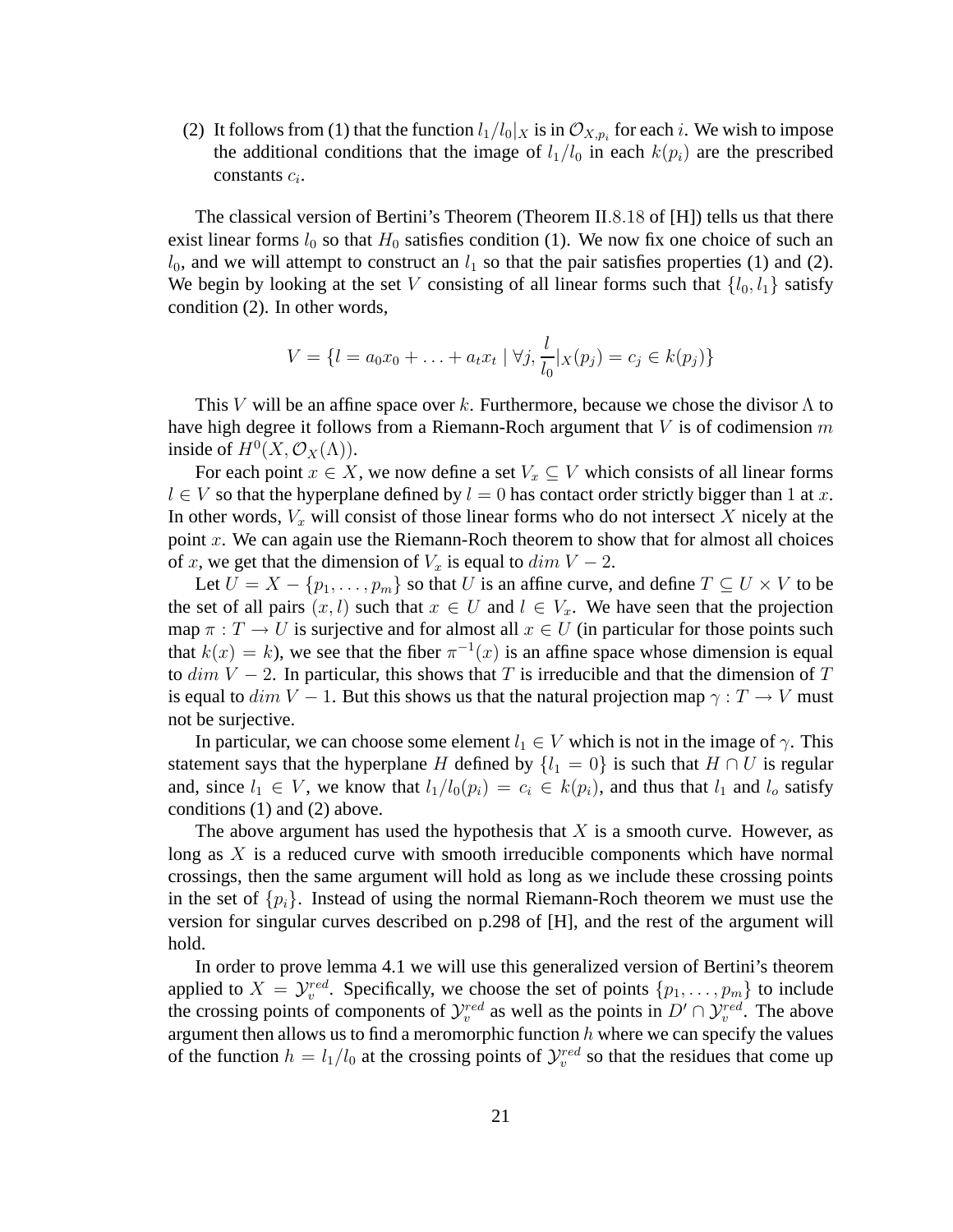when we consider  $D'' = D' + div(h)$  are all equal to one and  $D''$  intersects  $\mathcal{Y}_v^{red}$  in the prescribed manner.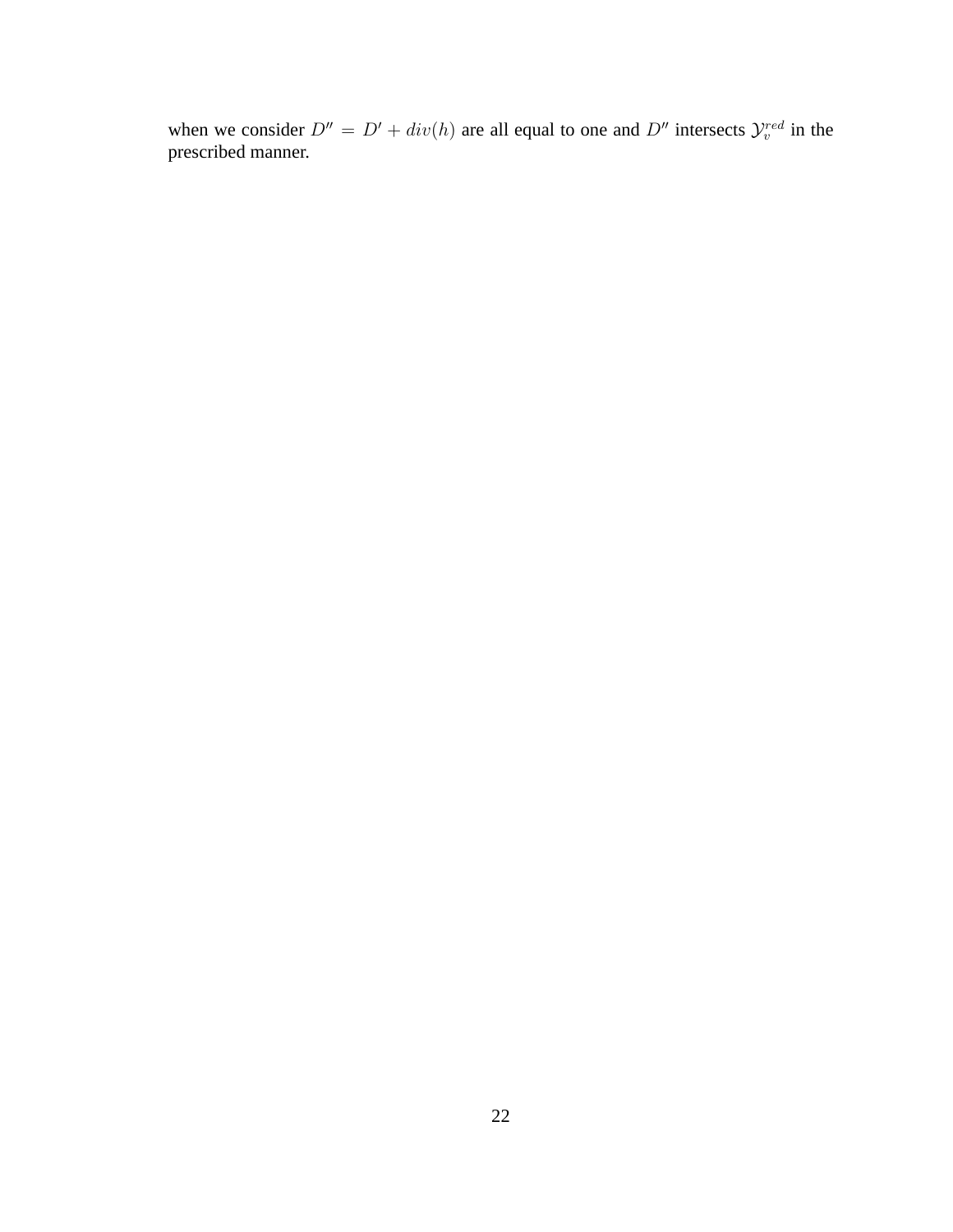## **Chapter 5**

## **Tameness and Examples**

Throughout this thesis, we have assumed that we have a finite group acting tamely on an arithmetic surface. In this chapter we will discuss in detail the idea of tameness and construct some concrete examples.

The concept of tameness first shows up in number theory, where we define an extension of local fields to be tamely ramified if the ramification index is relatively prime to the characteristic of the field. This definition generalizes to the case of covering maps of varieties. In particular, let us consider a finite morphism of varieties  $V \rightarrow U$  and a point u of codimension one in U which is normal, so that the local ring  $\mathcal{O}_{U,u}$  is a discrete valuation ring. We then say that  $V \rightarrow U$  is tamely ramified over u if for each point  $v \in V$  lying above u, the extension  $\mathcal{O}_{V,v}/\mathcal{O}_{U,u}$  of DVR's is tame, in the usual sense of having a separable residue field extension and ramification of order prime to the residue characteristic of u.

Throughout this thesis, we have been working in the setting first developed by Grothendeick and Murre in [GM]. For this definition of tameness, we define  $X$  to be a regular and connected noetherian scheme and  $D \subset X$  to be a divisor with normal crossings, and let  $U = X - D$ . Define  $D_1, \ldots, D_n$  to be the irreducible components of D and  $\eta_1, \ldots, \eta_n$  to be the generic points of the  $D_i$  respectively. Let  $U' \rightarrow U$  be a finite étale morphism, and let X' be the normalization of U'. We say that the covering  $U' \to U$  is tame if the  $D_i$  are all regular and if the extensions of discrete valuation rings associated to the local rings on X of the generic points  $\eta_i$  are tamely ramified in the sense of number theory.

This definition of tameness has many nice properties, but in practice it can be difficult to test. There is a related concept known as numerical tameness, which was defined by Chinburg and Erez in [CE].

**Definition 5.1.** Let  $f : \mathcal{X} \to \mathcal{Y}$  be a G-cover of normal schemes. The cover f is said to *be numerically tame if for each point*  $y \in \mathcal{Y}$  *there exists a scheme*  $\mathcal{Y}'$  *and a*  $\mathcal{Y}'$ *-scheme Z such that:*

*a. There exists a flat morphism*  $\mathcal{Y}' \rightarrow \mathcal{Y}$  *whose image contains y.*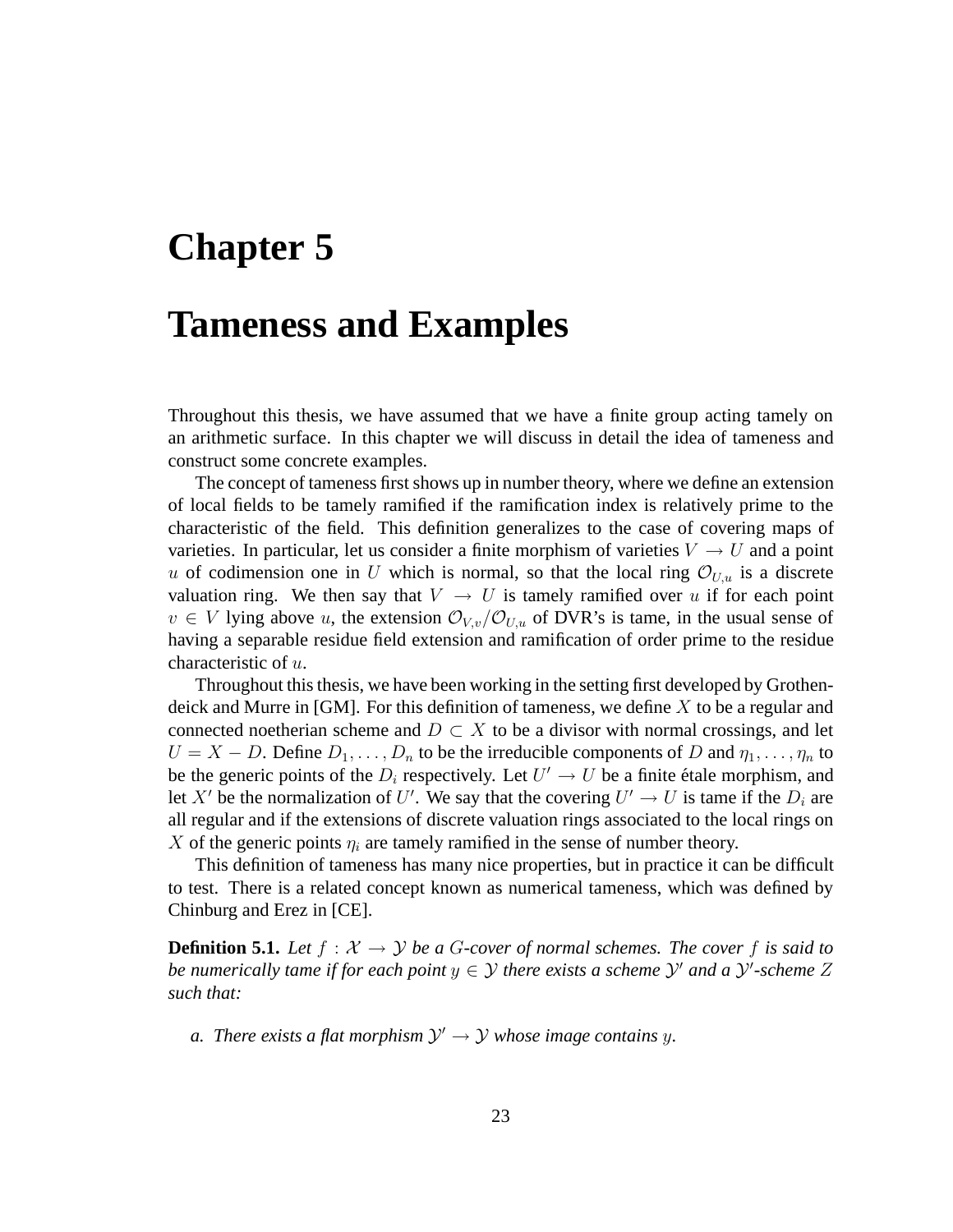- *b. The structure morphism*  $Z \rightarrow Y'$  *is an H-covering, where H is a finite group with order relatively prime to the residue characteristic of*  $\mathcal{Y}'$
- *c. There exists a G-equivariant isomorphism*  $\mathcal{X} \times_{\mathcal{Y}} \mathcal{Y}' \simeq (Z \times_{\mathcal{Y}'} G_{\mathcal{Y}'})/H$  *induced by a homomorphism*  $H \rightarrow G$ .

In [CE], the authors show that a cover that is tamely ramified in codimension one with respect to a divisor with normal crossings in the sense of Grothedeick and Murre is numerically tame. Numerical tameness has the advantage of being a local condition which can be detected by étale base change. Furthermore, if X is a regular model of a curve X, then a group G acts in a numerically tame way on  $\mathcal X$  if and only if it does on the minimal model  $\mathcal{X}^{min}$ . In an unpublished paper of Seon-In Kwon [K], she proves the following theorem:

**Theorem 5.2.** Let X be an elliptic curve over K and let X be the minimal model of X *over*  $\mathcal{O}_K$ *. Consider the action of a group*  $G \cong \mathbb{Z}/n\mathbb{Z} \times \mathbb{Z}/m\mathbb{Z} \subset X(K)$  *of torsion points on* X *. Then the action of* G *on* X *is numerically tame if and only if for each place* v *of*  $\mathcal{O}_K$  whose residue characteristic p divides the order of G, the following conditions are *satisfied:*

- $(i)$  The minimal model  $\mathcal X$  has good or multiplicative reduction at  $v$ .
- *(ii) The Zariski closure in*  $X$  *of the p-Sylow subgroup*  $G_p$  *of*  $G$  *is smooth over*  $Spec\mathcal{O}_K$ *. In particular, these conditions imply that*  $gcd(n, m) = 1$ .

This theorem provides us with a set of concrete criteria for checking when a finite group acts tamely on the integral model of an elliptic curve. In particular, the second condition asks us to compute the *p*-torsion points of the minimal model over *p*, and check that they do not coalesce when we reduce mod  $p$ .

We will now show an example of a computation of the orthogonal  $\epsilon$ -constants associ-ated to the tame action of a finite group on a surface. In order to do so, we will need to calculate terms  $\epsilon(z, V)$ , where  $z \in \mathcal{Y}$  is a closed point defined over a finite field. Section 2.5 of [CEPT1] gives us the following way of making this computation.

**Lemma 5.3.** Let x be a point of X over a point  $y \in \mathcal{Y}$  which has finite residue field. *Furthermore, let*  $F_x$  *be the arithmetic Frobenius element lying in G. Then*  $\epsilon(y, V)$  =  $det(V^{I_x})(-F_x)$ , where  $I_x \subseteq G$  is the inertia group of the point x.

**Example 5.4.** Let X be the elliptic curve given by the equation  $y^2 + xy + y = x^3$ . This *equation is minimal over every prime*  $p \in Spec(\mathbb{Z})$ *, and thus it defines*  $\mathcal{X}$ *, the minimal model over* <sup>Z</sup>*. The torsion subgroup of* X *is isomorphic to* <sup>Z</sup>/3Z*, and the torsion points of order three are* (0, 0) *and* (0, −1)*. We wish to check to see whether or not the action of*  $G \cong \mathbb{Z}/3\mathbb{Z}$  *is numerically tame by the criteria in Theorem 5.2. In order to do this, we first note that the discriminant of*  $\mathcal{X}$  *is*  $-26 = -1 \cdot 2 \cdot 13$ *, and thus*  $\mathcal{X}$  *has good reduction at* 3*. Furthermore, using the algorithm of Tate as explained in [T] we see that*  $X$  *has multiplicative reduction at* 2 *and at* 13 *(and in particular the fibers have Kodaira type* I1*).*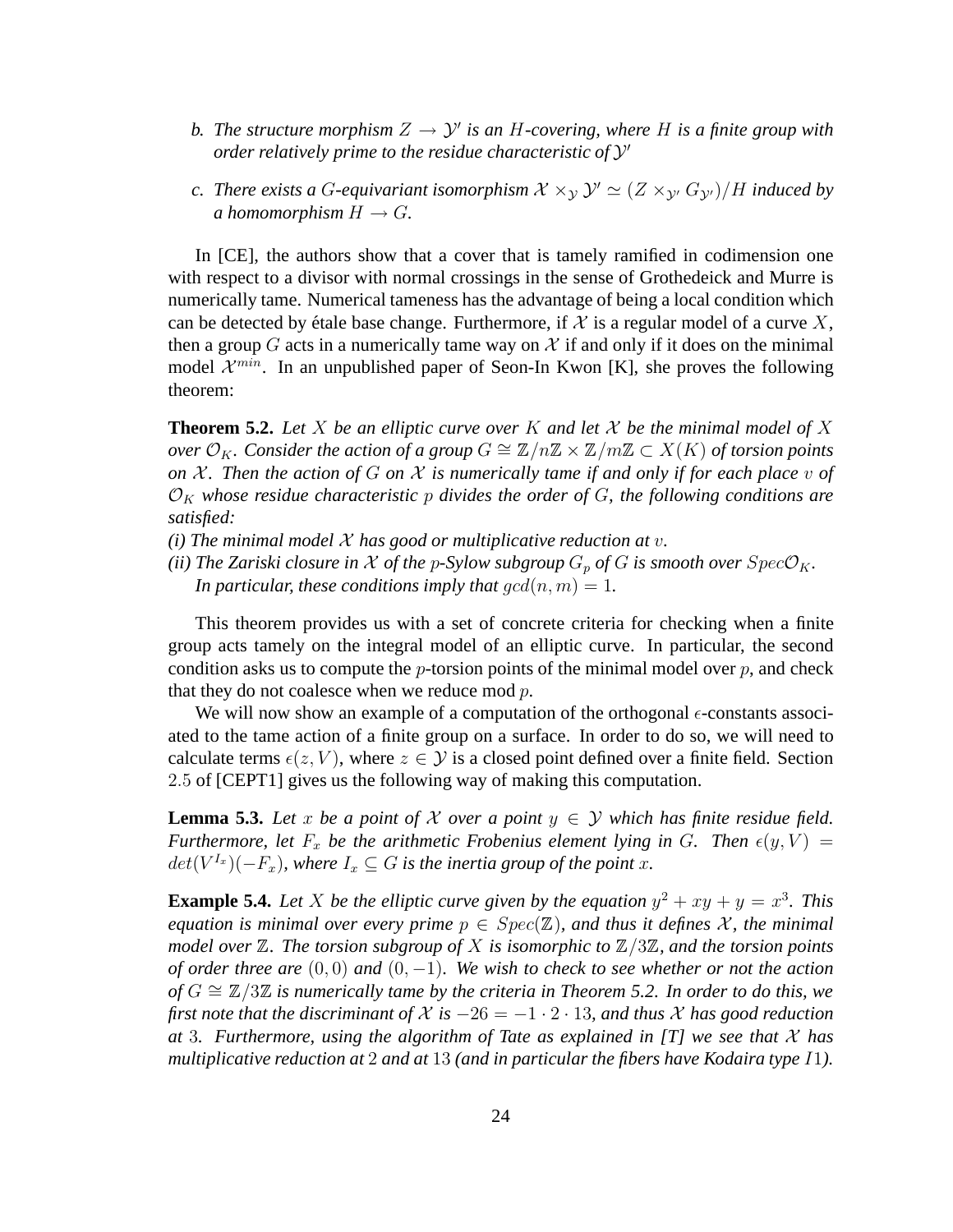*Next we check condition (ii).*  $G_3 = G = \{(0,0), (0,-1), \mathbf{0}\}\)$ *, and these points clearly do not coalesce mod* q *for any prime* q *(and in particular for* q = 3*). Thus, this action of* G *on* X *does satisfy the appropriate conditions.*

*Therefore the action of* G *is in fact numerically tame on* X *. Furthermore, it follows from formulae of Velu in [V] that*  $\mathcal{Y} = \mathcal{X}/G$  *is an integral model of the elliptic curve defined by the equation*  $y^2 + xy + y = x^3 - 5x - 8$ . The fibers of y are also nonsingular *with the exceptions of the fibers at*  $v = 2, 12$  *which are both of Kodaira type I3. However,* Y *is not regular, and thus the results of Chapter 3 do not apply and in fact the -constants are not well-defined. However, due to Theorem* 3.8 *of Kwon's dissertation [K2], we know that after a finite number of blow-ups on the singular fibers we can blow up*  $X$  *in a way such that the action of the group* G *extends to a tame action of* G *on the blow-up*  $\mathcal{X}_1$ *,* and the quotient  $\mathcal{Y}_1 = \mathcal{X}_1/G$  is in fact regular. This theorem applies because all of the *local decomposition groups must be subgroups of* <sup>Z</sup>/3<sup>Z</sup> *and in particular must be cyclic of degree* n ≤ 3*.*

*Next we need to define a representation* V *of* <sup>Z</sup>/3<sup>Z</sup> *satisfying certain properties. We know from representation theory that there are two distinct nontrivial one-dimensional characters of*  $\mathbb{Z}/3\mathbb{Z}$  *of order three. Let us define*  $V_1$  *to be the sum of these characters and*  $V_2$  *to be*  $2\chi_0$ *, where*  $\chi_0$  *is the trivial character. We then define* V *to be*  $V_1 - V_2$ *. The sum of two characters which are complex conjugate is an orthogonal representations, so* V *will be orthogonal. It also is not hard to see that* V *has dimension zero and trivial determinant.*

In general, computing  $\epsilon(\mathcal{Y}_1, V)$  might be difficult, but in light of Theorem 1.1, the com*putation simplifies greatly. In particular, we only need to compute*  $\epsilon_{\infty,0}(Y_1, V)$ *,*  $det(V^{I_j})(\delta_{v,C_i})$ *for*  $v = 2, 13$ *, and the terms* 

$$
\epsilon_{0,z}(C_{i_1},V^{I_{i_1}})\epsilon_{0,z}(C_{i_2},V^{I_{i_2}})\epsilon(z,V)
$$

*at the singular points above the primes*  $p = 2$  *and*  $p = 13$ *. For the above choice of the representation* V, we can see that  $det(V^I)$  is trivial for all possible inertia groups I. More *precisely,*  $det(V_j^I)$  *will be trivial for*  $j = 1, 2$ *. If* I *acts trivially on*  $V_j$  *this is obvious, as* the  $\det(V_j)$  are both in fact trivial. On the other hand, if  $I$  acts nontrivially on  $V_j$ , then  $V_j^I$ *will be trivial as the kernels of both characters which make up*  $V_i$  *are the same, and thus*  $det(V_j^I)$  will be trivial as well.

Let us first look at the part of the calculation of  $\epsilon(\mathcal{Y}_1, V)$  coming from the fiber of  $\mathcal{Y}_1$ *above the prime* 2*. Denote the three components of*  $\mathcal{Y}_2$  *by*  $F_1, F_2, and F_3$ *. Let*  $I_i$  *be the inertia group associated to*  $F_i$ . In particular,  $det(V^{I_i})$  is trivial in each of these cases for *the reasons described above. Thus, the*  $det(V^{I_j})(\delta_{2,C_i})$  *terms are equal to one. Many of the*  $\epsilon_{0,z}(C_i, V^{I_i})$  *terms will also immediately be equal to one as many of the*  $V^{I_i}$  *terms are themselves trivial. To compute the others, we use the formulae of Saito in [tS]. Because* we are looking at cases where  $det(V_i^I)$  is trivial, these formulae reduce the computation *of*  $\epsilon_{0,z}(C_i, V^{I_i})$  *to the computation of a Gauss sum*  $\tau_{C_i}(V^{I_i})$ *. We now use the fact that our representation* V *is the sum of a representation and its complex conjugate. A formula of Lang ([L] p.92) tells us that the Gauss sum associated to the representation*  $W + W$  *has the same sign as the representation* W *evaluated at* −1*. Applying this to our situation we find that*  $\tau_{C_i}(V^{I_i})$  *is positive.*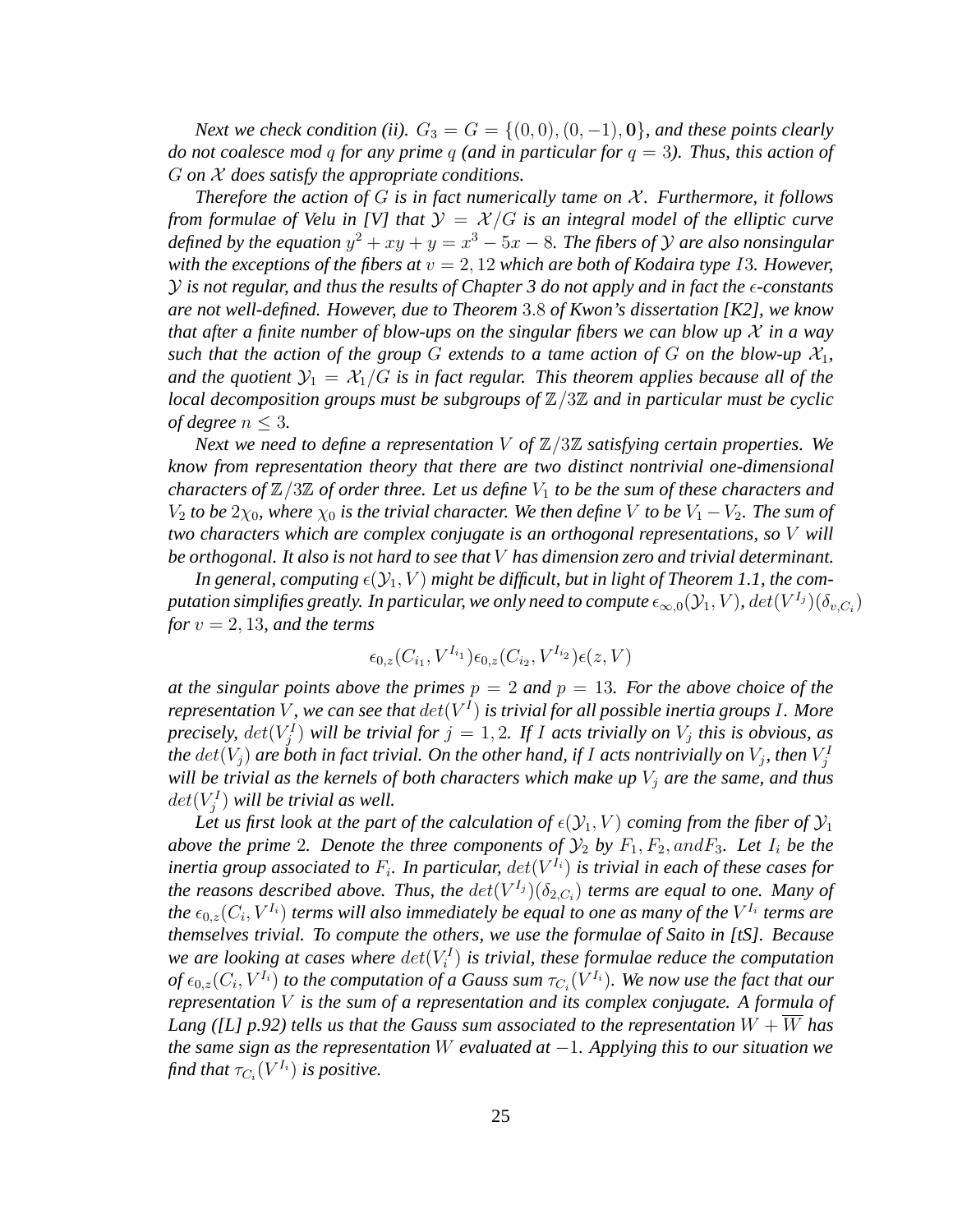*The above paragraph holds for the points above*  $p = 13$  *as well, so we can ignore those terms. We can now use Lemma 5.3 in order to compute the*  $\epsilon(z, V)$  *terms. In particular, the fact that all of the*  $det(V^I)$  *terms are trivial tells us that these terms are also positive. To summarize, we have that*  $\epsilon(\mathcal{Y}_1, V) = \epsilon_{\infty,0}(\mathcal{Y}_1, V)$ *.* 

*In Theorem 4.0.1 of [CPT] they show that the Euler characteristics and the character functions*  $\zeta_s$  *associated to the action of a finite group on a minimal model over*  $\mathbb{Z}$  *of an elliptic curve over* <sup>Q</sup> *satisfying certain properties (which our example does satisfy) are trivial. This is because the group must act trivially on the various H<sup>p,q</sup> pieces of the Hodge structure. But this in turn shows that*  $\epsilon_{\infty,0}(Y_1, V)$  *is trivial, and thus*  $\epsilon(Y_1, V)$  *is positive.*

We note that many of the computations in the last example will hold whenever we are in the case of one of Kwon's examples. In particular, it will often be the case that we can show that  $det(V^{I_i})$  is trivial. Combining this with the results in [CPT] shows that  $\epsilon(\mathcal{Y}, V)$ is trivial for a large number of examples where  $\mathcal Y$  is a blowup of the minimal model of an elliptic curve with  $G$  acting tamely as in [K].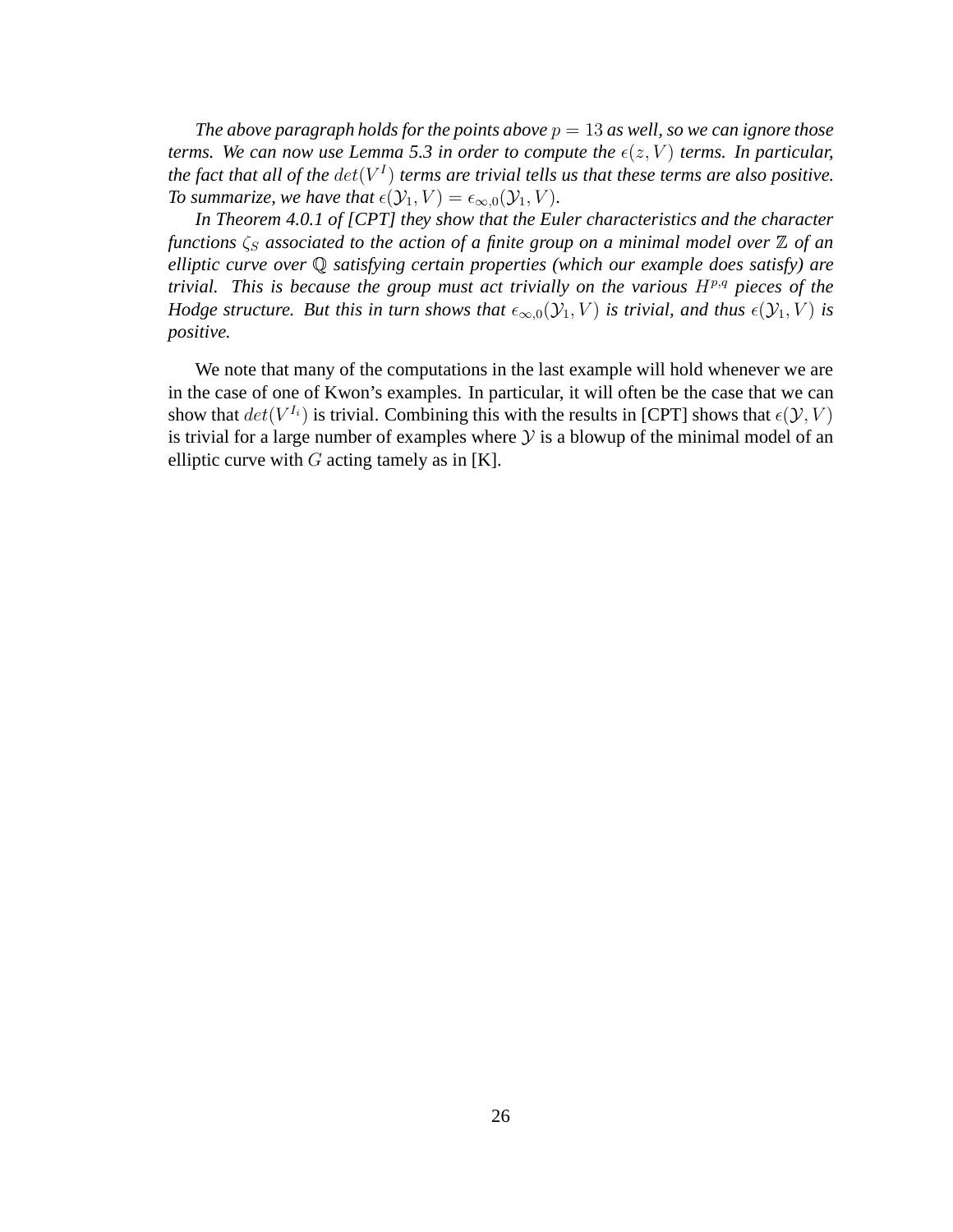# **Bibliography**

- [A] Anderson, G. Local factorization of determinants of twisted DR cohomology groups. Compos. Math. 83, (1992) 69-105
- [C] Chinburg, T. Galois structure of de Rham cohomology of tame covers of schemes. Ann. of Math. (2) 139 (1994), no. 2, 443–490.
- [CE] Chinburg, T.; Erez, B. Equivariant Euler-Poincaré characteristics and tameness. Journes Arithmtiques, 1991 (Geneva). Astrisque No. 209, (1992), 13, 179–194
- [CEPT1] Chinburg, T.; Erez, B.; Pappas, G.; Taylor, M.  $\epsilon$ -constants and the Galois structure of de Rham cohomology. Ann. of Math. (2) 146 (1997), no. 2, 411–473.
- [CEPT2] Chinburg, T.; Erez, B.; Pappas, G.; Taylor, M. On the  $\epsilon$ -constants of arithmetic schemes. Math. Ann. 311 (1998), no. 2, 377–395.
- [CEPT3] Chinburg, T.; Erez, B.; Pappas, G.; Taylor, M. J. On the  $\epsilon$ -constants of a variety over a finite field. Amer. J. Math. 119 (1997), no. 3, 503–522.
- [CNET] Cassou-Nogues, P.; Erez, B.; Taylor, M. Invariants of a quadratic form attached to a tame covering of schemes. Colloque International de Thiorie des Nombres (Talence, 1999). J. Thior. Nombres Bordeaux 12 (2000), no. 2, 597–660.
- [CPT] Chinburg, T.; Pappas, G.; Taylor, M. Discriminants and Arakelov Euler characteristics to appear in the Proceedings of the Millenial Number Theory Conference in Urbana (Spring 2000).
- [D1] Deligne, P. Les constantes des iquations fonctionnelles des fonctions L. Modular functions of one variable, II (Proc. Internat. Summer School, Univ. Antwerp, Antwerp, 1972), pp. 501–597. Lecture Notes in Math., Vol. 349, Springer, Berlin, 1973
- [D2] Deligne, P. Les constantes locales de l'´equation fonctionnelle de la fonction L d'Artin d'une reprsentation orthogonale. Invent. Math. 35 (1976), 299–316
- [D3] Deligne, P. Valeurs de fonctions L et priodes d'intgrales. Proc. Sympos. Pure Math., XXXIII, Automorphic forms, representations and L-functions (Proc. Sympos. Pure